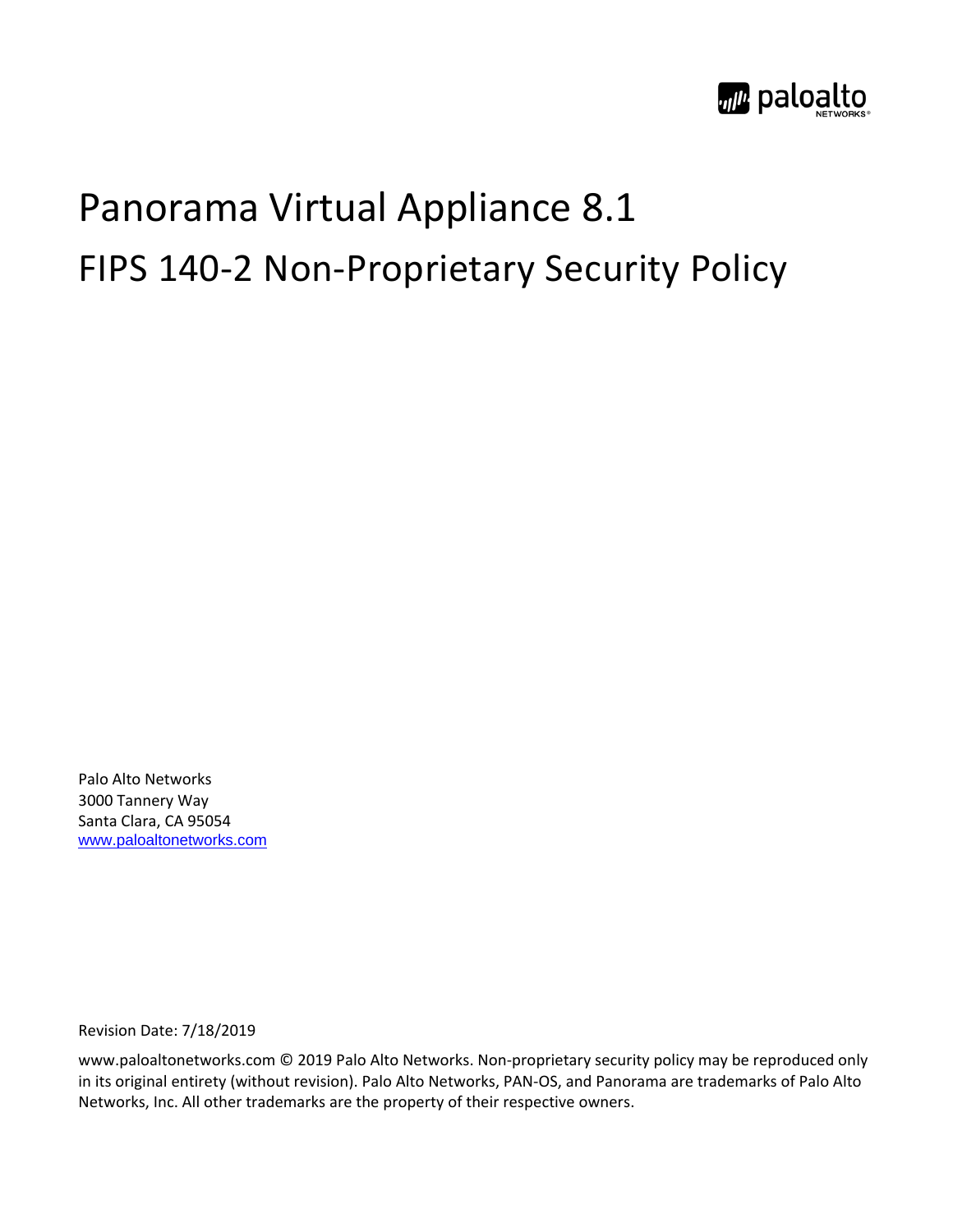

# **Change Record**

<span id="page-1-0"></span>

| Date       | Author             | Description of Change               |
|------------|--------------------|-------------------------------------|
| 09/25/2018 | <b>Quang Trinh</b> | <b>Initial Authoring</b>            |
| 10/22/2018 | <b>Quang Trinh</b> | Add the CAVP algorithm certificates |
| 11/16/2018 | <b>Quang Trinh</b> | Update based on operational testing |
| 4/17/2019  | <b>Quang Trinh</b> | Update based on CMVP comments       |
| 5/30/2019  | <b>Quang Trinh</b> | Update based on CMVP comments       |
| 6/24/2019  | <b>Quang Trinh</b> | Update based on CMVP comments       |
| 7/18/2019  | <b>Quang Trinh</b> | Update based on CMVP comments       |

#### **Table 1 - Change Record**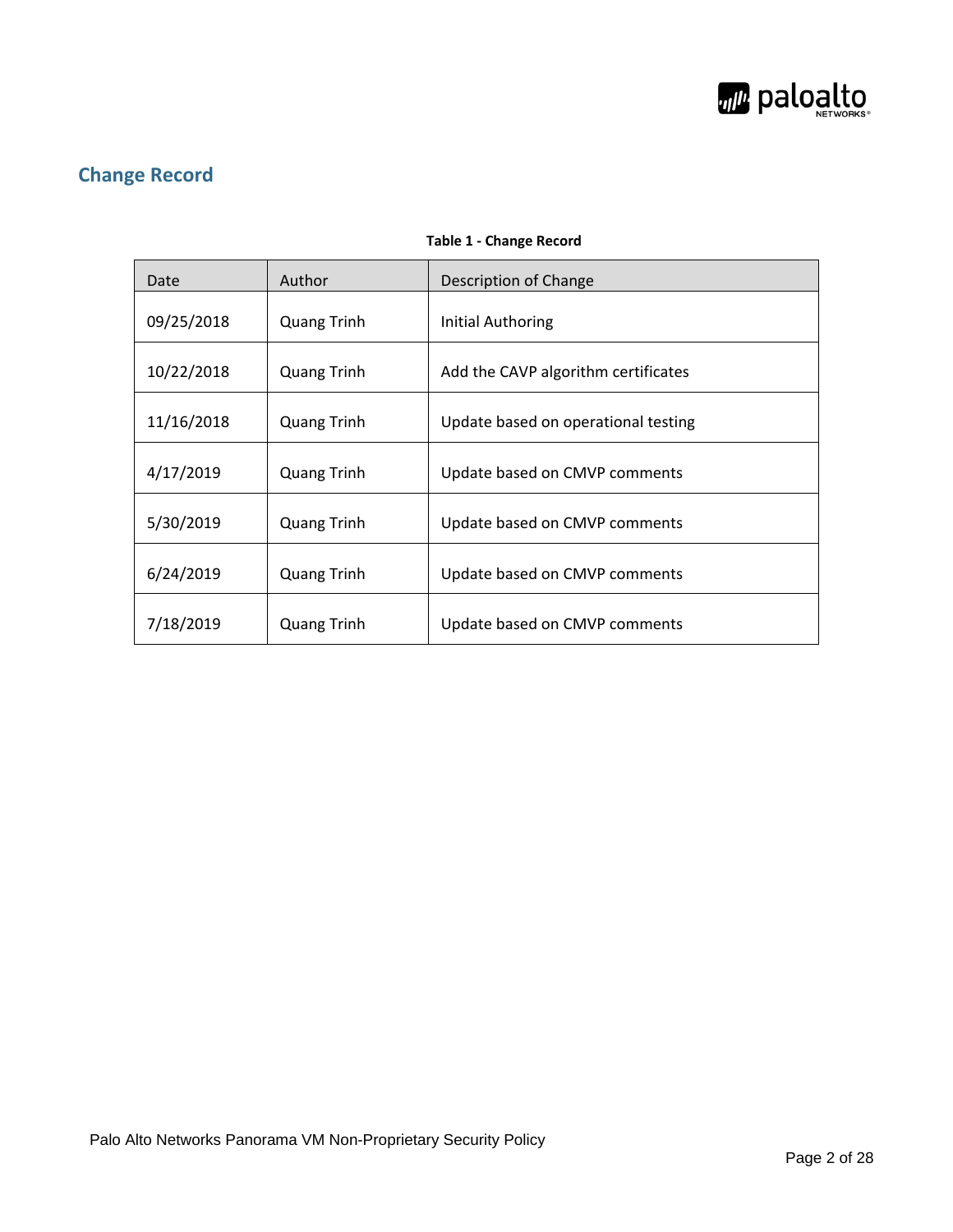

## **Contents**

| 1  |  |
|----|--|
| 2  |  |
|    |  |
|    |  |
|    |  |
|    |  |
|    |  |
|    |  |
| 3  |  |
| 4  |  |
|    |  |
| 5  |  |
| 6  |  |
|    |  |
|    |  |
| 7  |  |
| 8  |  |
| 9  |  |
| 10 |  |
| 11 |  |
| 12 |  |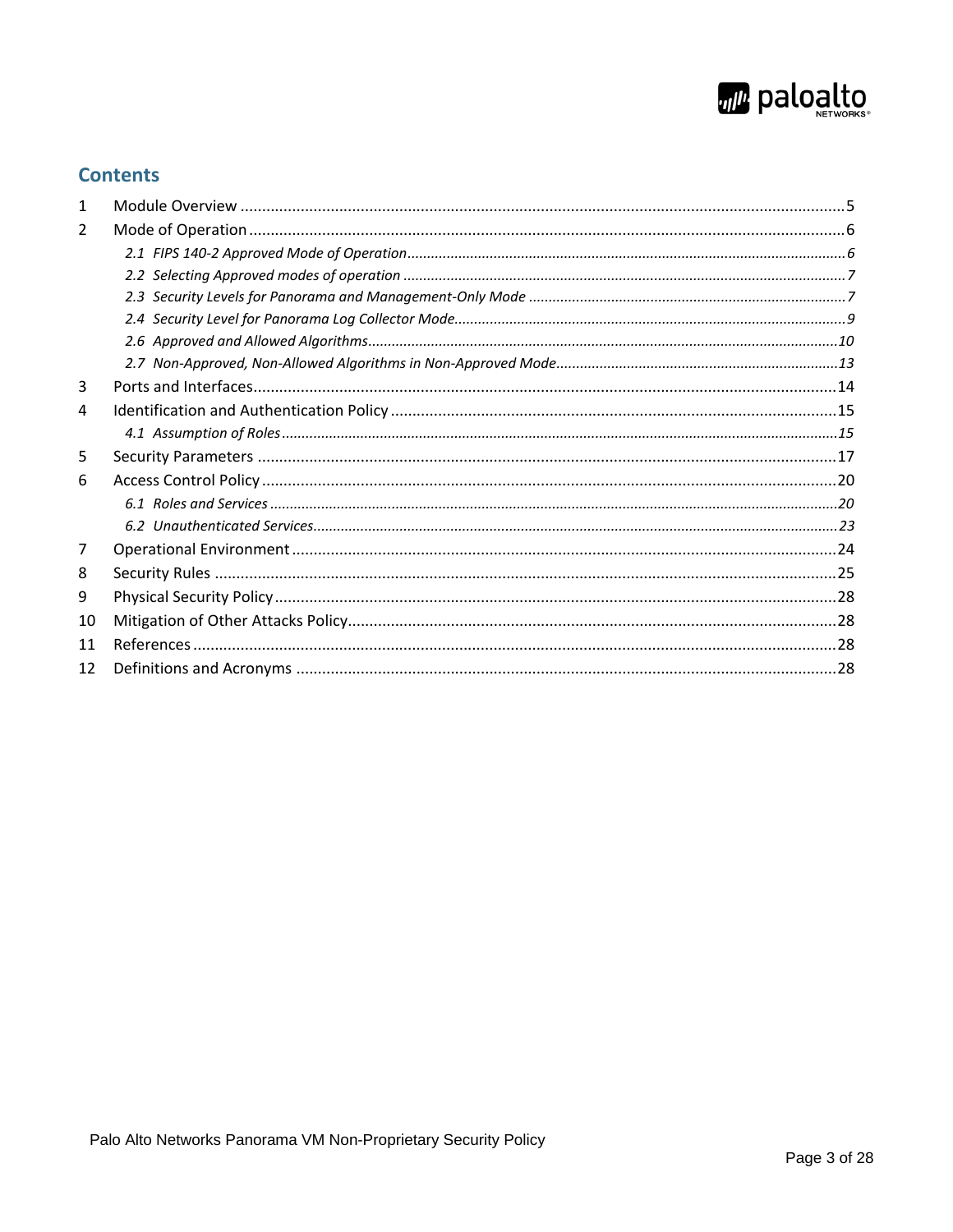

# **Tables**

| Table 11 - Management-only Mode - Roles and Required Identification and Authentication 15 |  |
|-------------------------------------------------------------------------------------------|--|
| Table 12 - Log Collector Mode- Role and Required Identification and Authentication 16     |  |
|                                                                                           |  |
|                                                                                           |  |
|                                                                                           |  |
|                                                                                           |  |
|                                                                                           |  |
|                                                                                           |  |
|                                                                                           |  |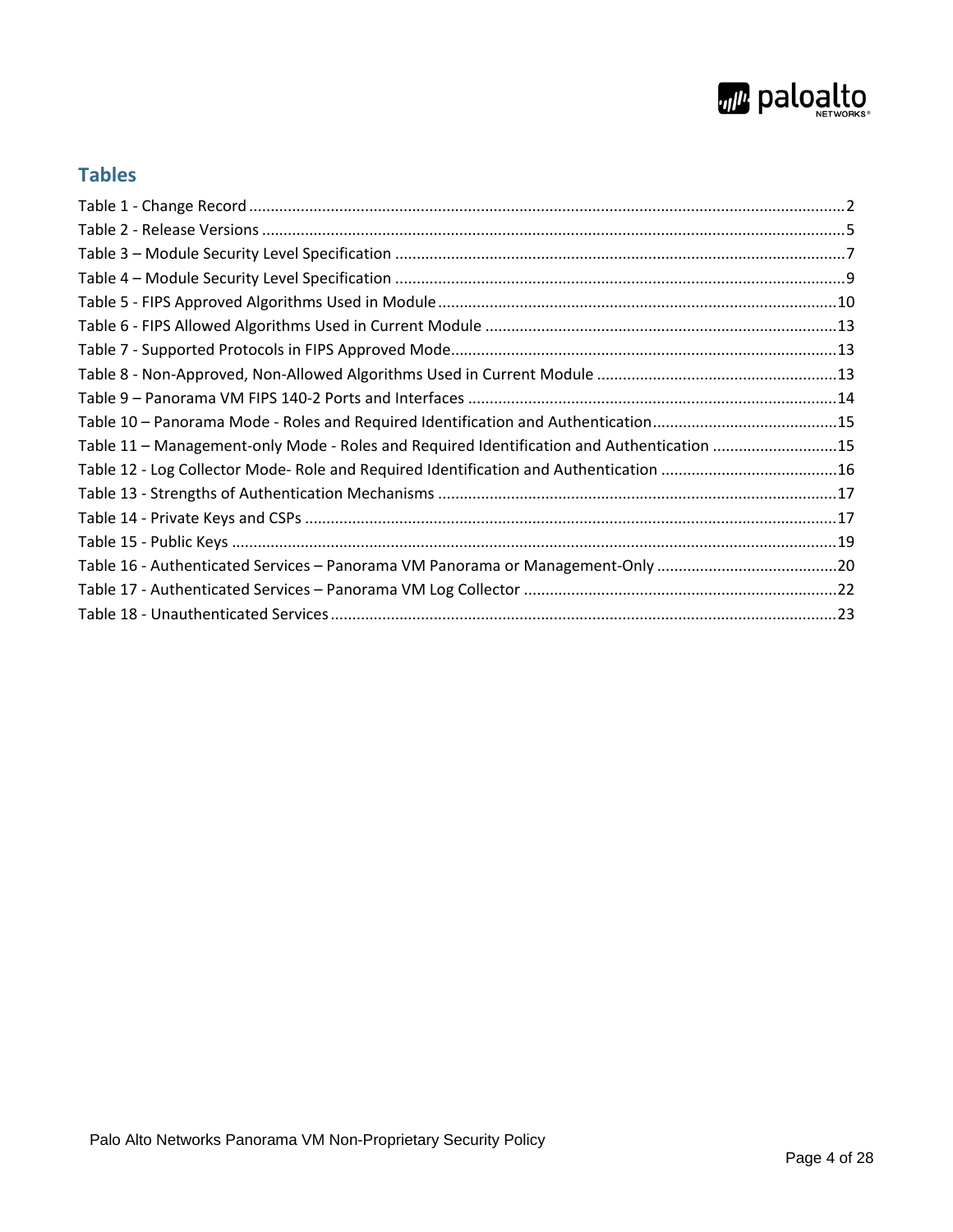

### <span id="page-4-0"></span>**1 Module Overview**

<span id="page-4-1"></span>The Panorama Virtual Appliance 8.1 module (also known as Panorama VM) is available in the following models:

| <b>Operational Environment</b> | <b>Panorama VM Release Version</b> |
|--------------------------------|------------------------------------|
| VMware ESXi 5.5                | 8.1.6                              |
| Hyper-V                        | 8.1.6                              |
| <b>KVM</b>                     | 8.1.6                              |
| AWS*                           | 8.1.6                              |
| Azure*                         | 8.1.6                              |
| Google Cloud*                  | 8.1.6                              |

#### **Table 2 - Release Versions**

\*Note: These operational environments are Vendor Affirmed. See Section 8 in this Security Policy for operator porting rules.

The Panorama VM is a multi-chip standalone software cryptographic module that runs on an underlying General Purpose Computer (GPC) environment. The figure below demonstrates the module's logical cryptographic boundary, and the physical cryptographic boundary as per the GPC's physical enclosure.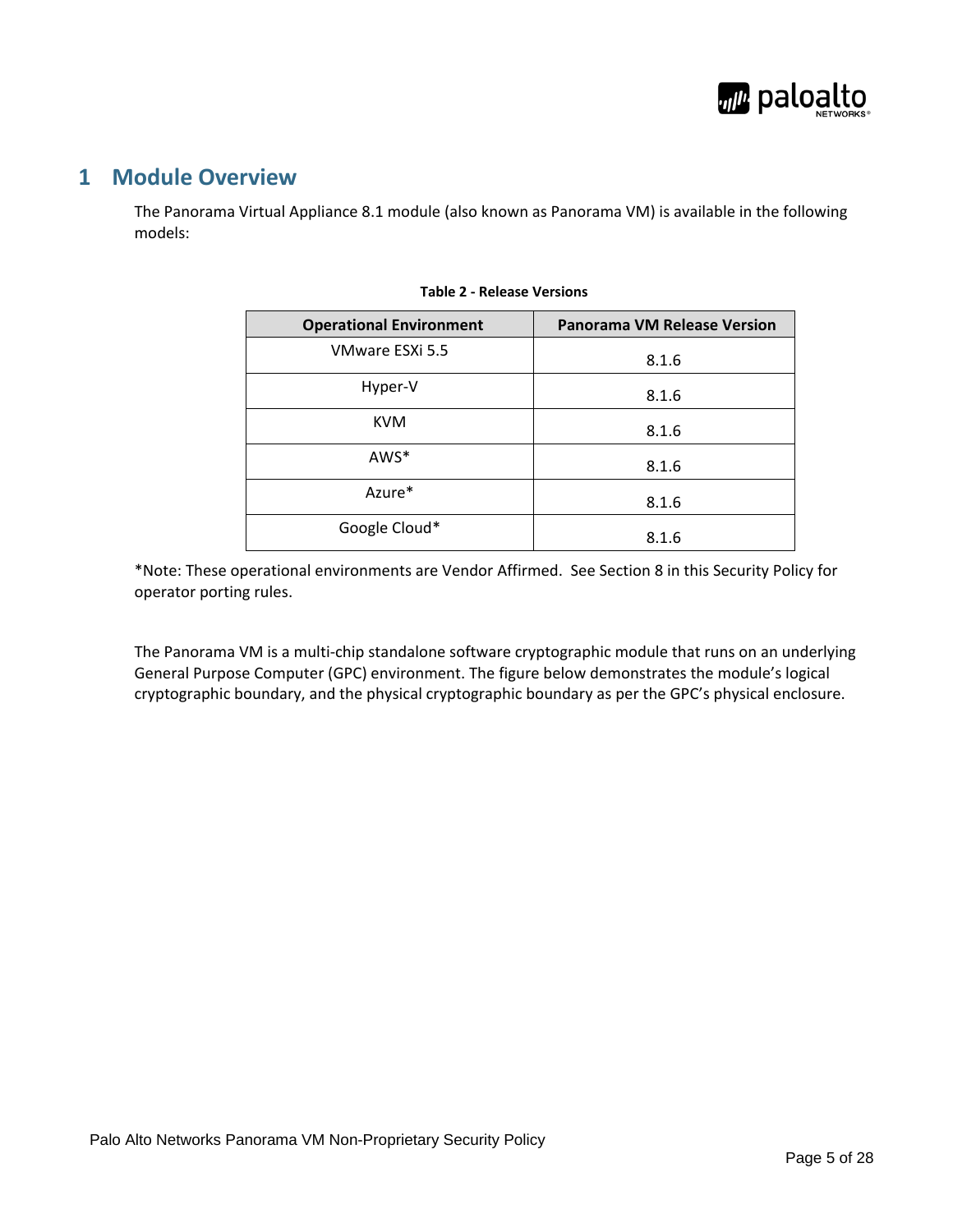



**Figure 1 – Cryptographic Boundary**

# <span id="page-5-0"></span>**2 Mode of Operation**

#### <span id="page-5-1"></span>*2.1 FIPS 140-2 Approved Mode of Operation*

The module provides both FIPS 140-2 Approved and non-Approved modes of operation.

The following procedure will configure the Approved mode of operation:

- During initial boot up, break the boot sequence via the console port connection (by entering 'maint' when instructed to do so) to access the main menu.
- Select "Continue."
- Select the "Set FIPS-CC Mode" option to enter the Approved mode.
- Select "Enable FIPS-CC Mode".
- When prompted, select "Reboot" and the module will re-initialize and continue into the Approved mode.
- The module will reboot.
- In the Approved mode, the console port is available only as a status output port.

The module will automatically indicate the Approved mode of operation in the following manner:

- Status output interface will indicate "\*\*\*\* FIPS-CC MODE ENABLED \*\*\*\*" via the CLI session.
- Status output interface will indicate "FIPS-CC mode enabled successfully" via the console port.
- The module will display "FIPS-CC" at all times in the status bar at the bottom of the web interface.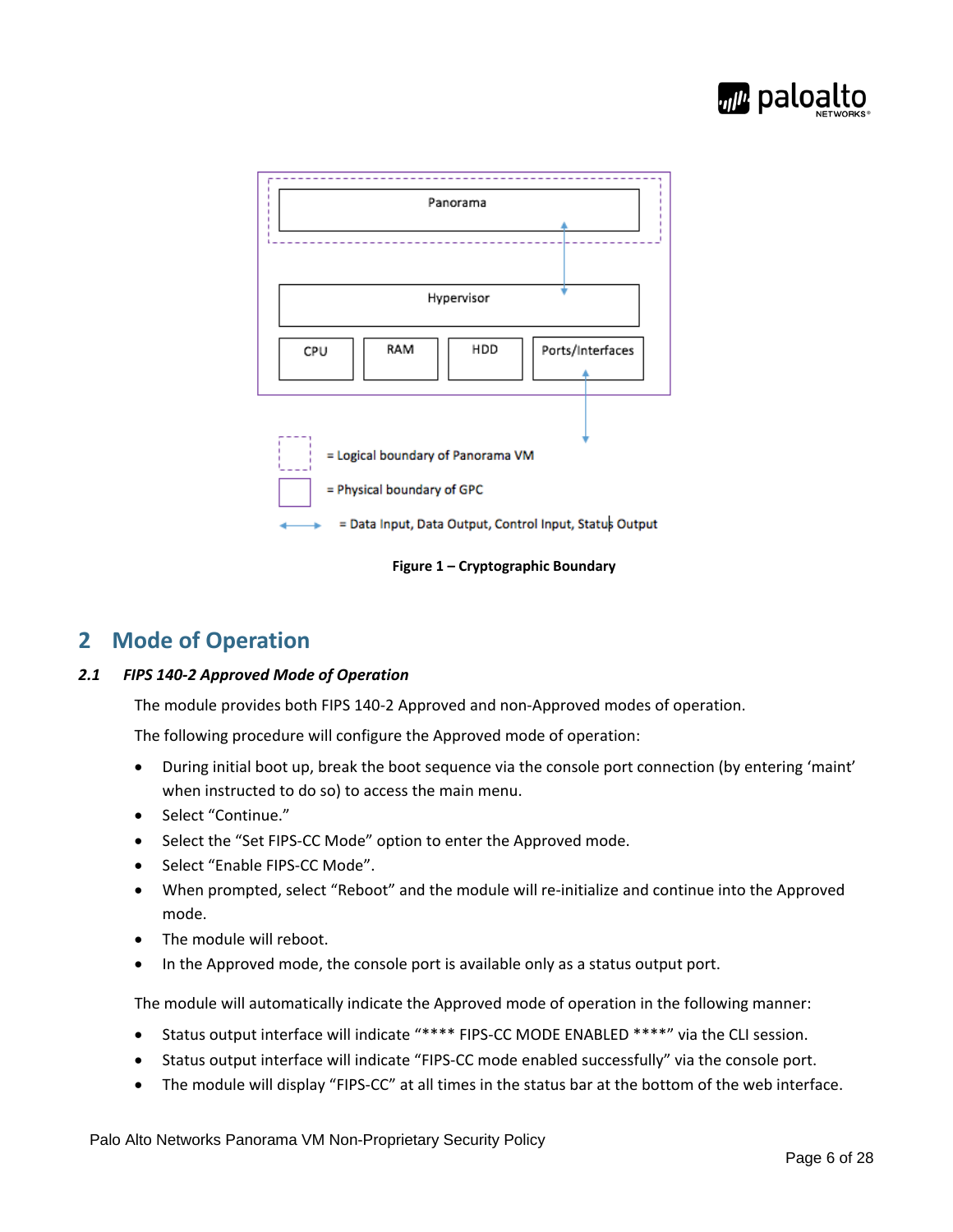

#### <span id="page-6-0"></span>*2.2 Selecting Approved modes of operation*

The Panorama VM supports multiple configurations that provide varying services. The Cryptographic Officer can initialize the module into different Approved modes of operation. The module supports the following Approved modes of operation:

- Panorama
- Management-Only
- Log Collector

The default and primary mode of operation is Panorama mode. An additional mode, Log Collector mode, focuses primarily on log gathering instead of management. The final mode supported by the module is Management-Only, which focuses primarily on management functions without logging capabilities.

To convert the module from the default mode, Panorama mode, to Log Collector or Management-Only mode, follow the steps below:

Convert the Panorama VM from Panorama mode to Log Collector or Management-Only mode:

- Log into the CLI via SSH, CO is authenticated with username/password
- Enter "request system system-mode logger" or "request system system-mode management-only"
- Enter "Y" to confirm the change to the selected mode.
- The system will reboot and perform the required power on self-tests.

Convert the Panorama VM from Log Collector or Management-Only mode to Panorama mode:

- Log into the CLI via SSH, CO is authenticated with username/password
- Enter "request system system-mode panorama"
- Enter "Y" to confirm the change to the selected mode.
- The system will reboot and perform the required power on self-tests

#### <span id="page-6-1"></span>*2.3 Security Levels for Panorama and Management-Only Mode*

<span id="page-6-2"></span>The cryptographic module meets the overall requirements applicable to Level 1 security of FIPS 140-2.

| <b>Security Requirements Section</b> | Level |
|--------------------------------------|-------|
| Cryptographic Module Specification   |       |
| Module Ports and Interfaces          |       |
| Roles, Services and Authentication   | ੨     |
| Finite State Model                   |       |
| <b>Physical Security</b>             | N/A   |

#### **Table 3 – Module Security Level Specification**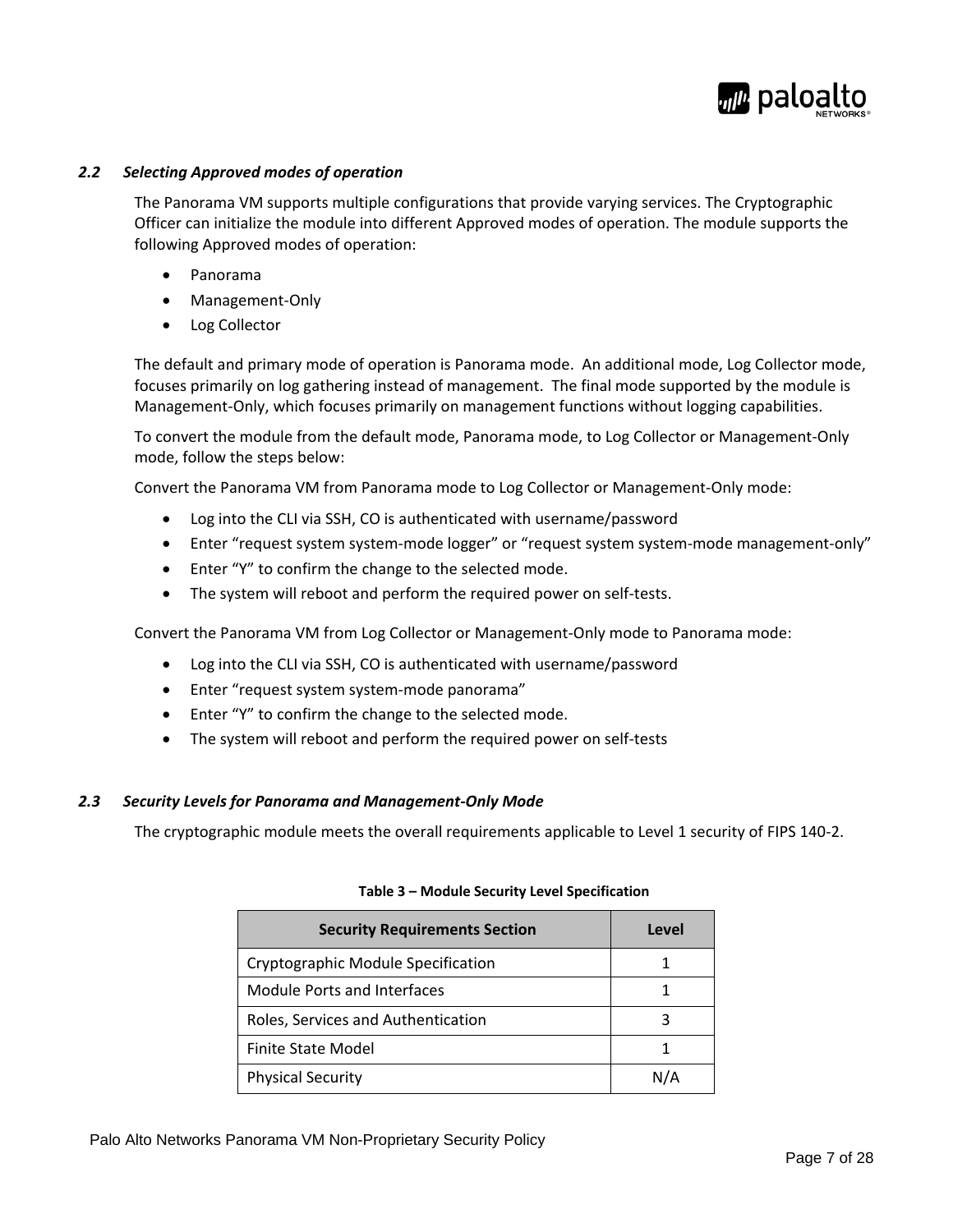

| <b>Operational Environment</b>                                                                                             |     |
|----------------------------------------------------------------------------------------------------------------------------|-----|
| Cryptographic Key Management                                                                                               | 1   |
| EMI/EMC                                                                                                                    |     |
| Self-Tests                                                                                                                 |     |
| Design Assurance                                                                                                           | २   |
| <b>Mitigation of Other Attacks</b>                                                                                         | N/A |
| Note: When initialized in Panorama or Management-Only mode, the<br>module supports Level 3, identity based authentication. |     |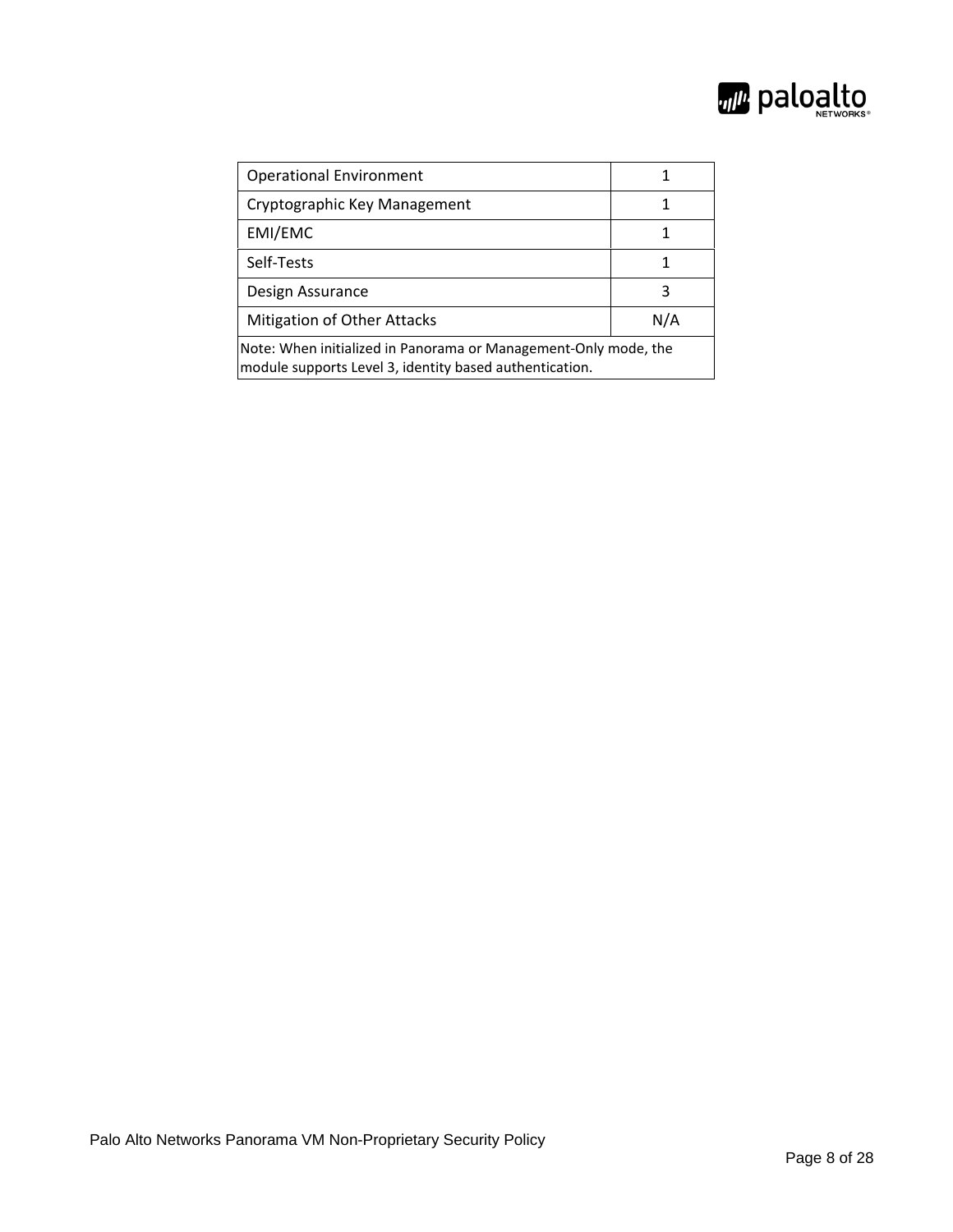

#### <span id="page-8-0"></span>*2.4 Security Level for Panorama Log Collector Mode*

<span id="page-8-1"></span>The cryptographic module meets the overall requirements applicable to Level 1 security of FIPS 140-2.

| <b>Security Requirements Section</b>                                                                       | Level         |
|------------------------------------------------------------------------------------------------------------|---------------|
| Cryptographic Module Specification                                                                         | 1             |
| Module Ports and Interfaces                                                                                | 1             |
| Roles, Services and Authentication                                                                         | $\mathcal{P}$ |
| Finite State Model                                                                                         | 1             |
| <b>Physical Security</b>                                                                                   | N/A           |
| <b>Operational Environment</b>                                                                             | 1             |
| Cryptographic Key Management                                                                               | 1             |
| EMI/EMC                                                                                                    | 1             |
| Self-Tests                                                                                                 | 1             |
| Design Assurance                                                                                           | 3             |
| Mitigation of Other Attacks                                                                                | N/A           |
| When initialized in Panorama Log Collector mode, the module supports<br>Level 2 role based authentication. |               |

#### *2.5 Non-Approved Mode of Operation*

The following procedure will put the modules into the non-Approved mode of operation:

- During initial boot up, break the boot sequence via the console port connection (by entering 'maint' when instructed to do so) to access the main menu.
- Select "Continue."
- Select the "Set FIPS-CC Mode" option to enter the Approved mode.
- Select "Disable FIPS-CC Mode".
- When prompted, select "Reboot" and the module will re-initialize and continue into the Approved mode.
- The module will reboot.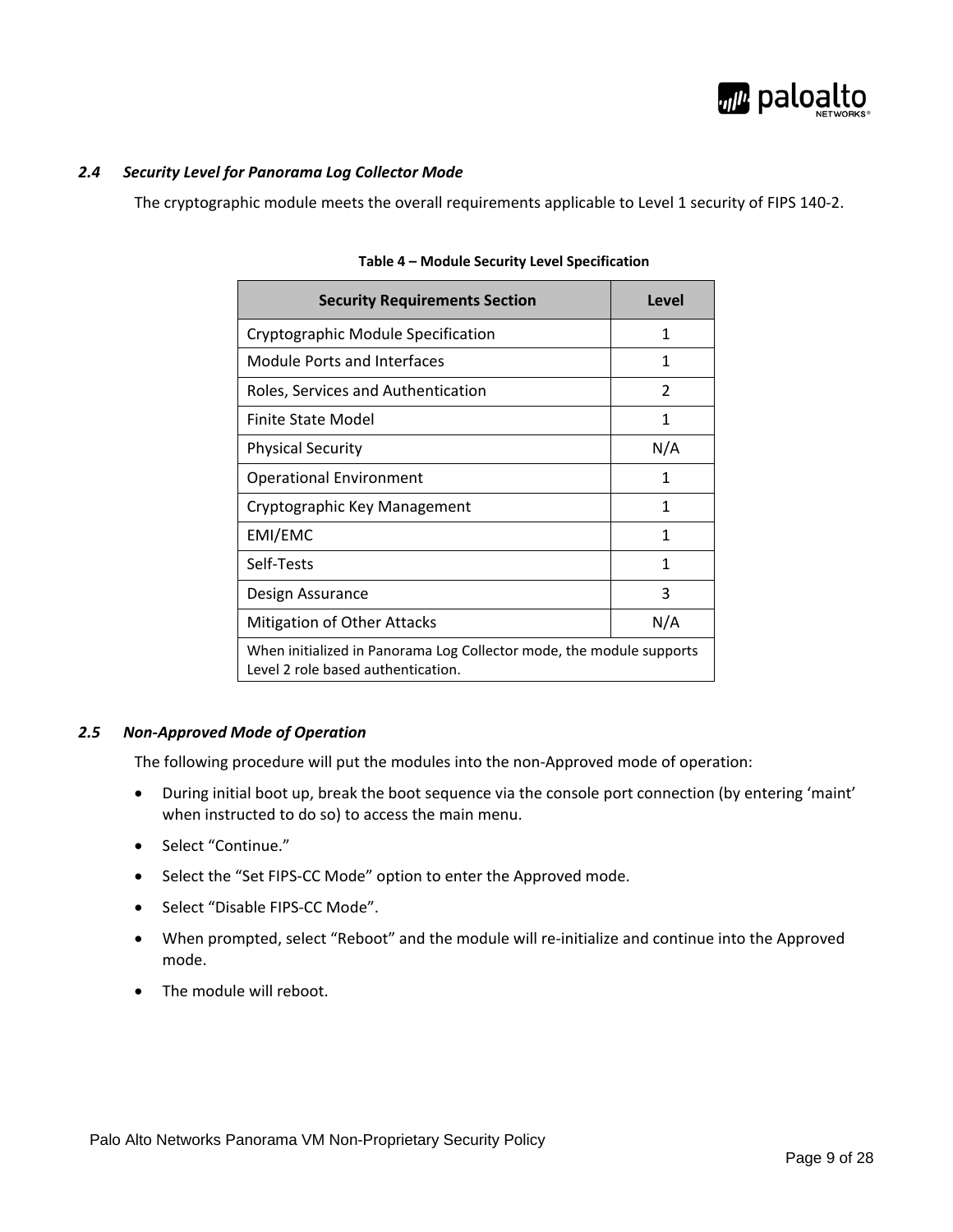

#### <span id="page-9-0"></span>*2.6 Approved and Allowed Algorithms*

The cryptographic module supports the following FIPS Approved algorithms.

<span id="page-9-1"></span>

| <b>FIPS Approved Algorithm</b>                                                                                                                                                                 | <b>CAVP</b><br>Cert. # |
|------------------------------------------------------------------------------------------------------------------------------------------------------------------------------------------------|------------------------|
| AES [FIPS 197, SP800-38A]:<br>- ECB, CBC, CTR modes; Encrypt/Decrypt; 128, 192 and 256 bits<br>- CFB128 mode; Encrypt/Decrypt: 128 bits                                                        | 5902                   |
| Note: AES-OFB, AES-CFB1, AES-CFB8, and AES-CFB128 (192, 256 bits)<br>were also tested but are not available for use                                                                            |                        |
| AES-CCM [SP800-38C]: Encrypt and Decrypt, 128-bit                                                                                                                                              | 5902                   |
| Note: AES-CCM was tested but is not used by the module except for the<br>self-test.                                                                                                            |                        |
| AES-GCM [SP800-38D]: Encrypt and Decrypt, 128 and 256-bit                                                                                                                                      | 5902                   |
| Note 1: GCM IV handling is compliant with FIPS IG A.5 and SP800-38D.**<br>Note 2: GCM 192-bit was tested but is not used by the module.                                                        |                        |
| CKG [SP800-133]:                                                                                                                                                                               | Vendor Affirmed        |
| <b>Function: Key Generation</b>                                                                                                                                                                |                        |
| Method 1: Asymmetric Key Generation; SP800-133 §6, seed results from<br>an unmodified DRBG output                                                                                              |                        |
| Method 2: Symmetric Key Generation; SP800-133 §7.1 (symmetric key<br>results from an unmodified DRBG output), §7.2, and §7.3                                                                   |                        |
| <b>CVL: ECDSA Signature Generation</b><br>P-256 SHA: SHA-224, SHA-256, SHA-384, SHA-512<br>P-384 SHA: SHA-224, SHA-256, SHA-384, SHA-512<br>Note: P-521 was tested, but not used by the module | 2129                   |
| CVL: Elliptical Curve Diffie-Hellman Exchange [SP800-56A]                                                                                                                                      | 2128                   |
| -ECC CDH Primitive (Section 5.7.1.2)<br>- P-256, P-384, P-521                                                                                                                                  |                        |
| -KAS-ECC all except KDF                                                                                                                                                                        |                        |
| CVL: Diffie-Hellman Exchange [SP800-56A]                                                                                                                                                       | 2128                   |

#### **Table 5 - FIPS Approved Algorithms Used in Module**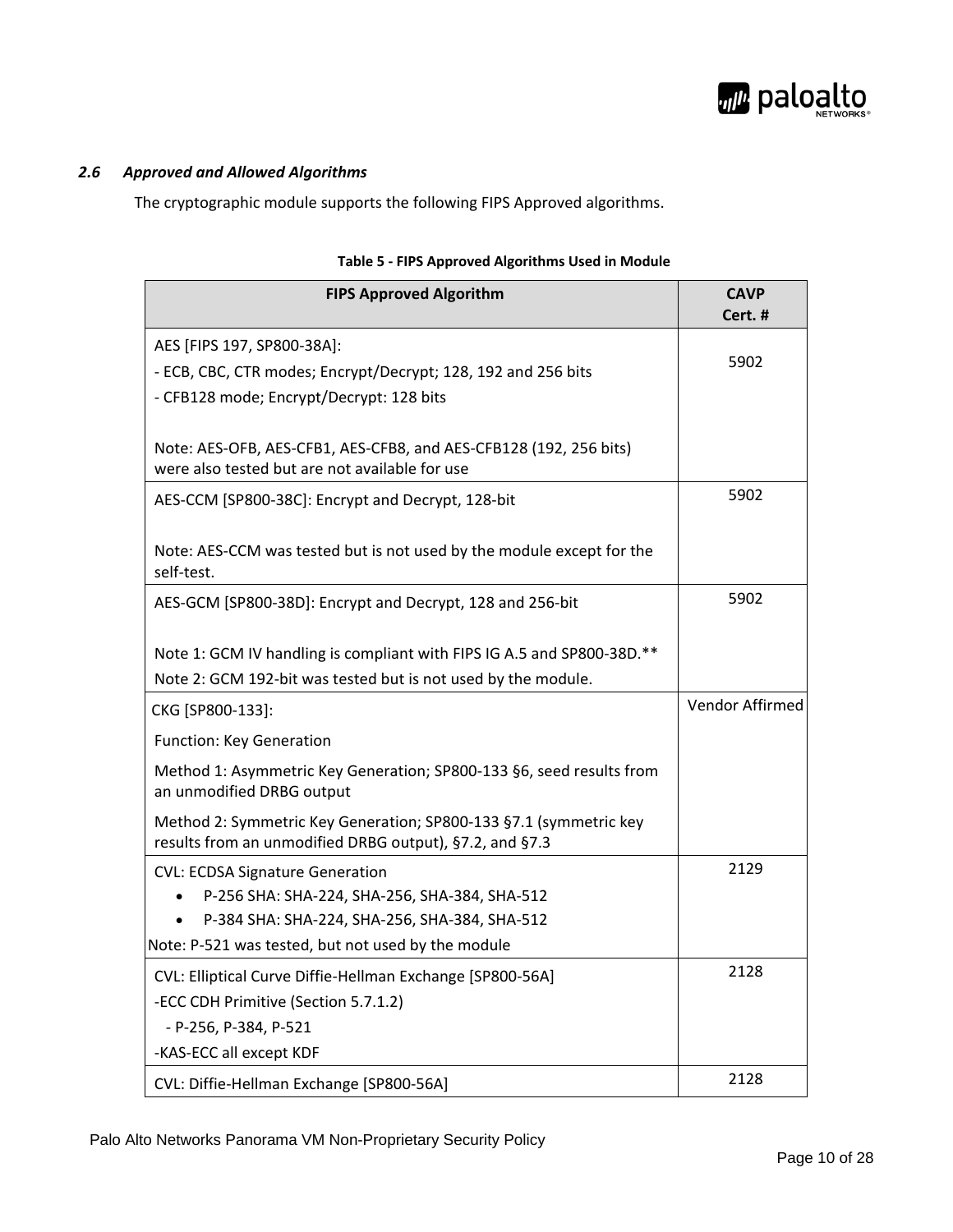

| <b>FIPS Approved Algorithm</b>                                                                                                                                                                                                                      | <b>CAVP</b><br>Cert. #         |
|-----------------------------------------------------------------------------------------------------------------------------------------------------------------------------------------------------------------------------------------------------|--------------------------------|
| KAS-FFC all except KDF                                                                                                                                                                                                                              |                                |
| - Parameter sets: FB and FC                                                                                                                                                                                                                         |                                |
| CVL: KDF, Application Specific [SP800-135]                                                                                                                                                                                                          | 2130                           |
| -TLSv1.0/1.1/1.2 KDF                                                                                                                                                                                                                                |                                |
| -SNMPv3 KDF                                                                                                                                                                                                                                         |                                |
| -SSHv2 KDF                                                                                                                                                                                                                                          |                                |
| Note: IKE v1/v2 KDF were tested but are not used by the module.                                                                                                                                                                                     |                                |
| CVL: RSA [SP800-56B]                                                                                                                                                                                                                                | 2131                           |
| -RSADP                                                                                                                                                                                                                                              |                                |
| DRBG [SP800-90A]                                                                                                                                                                                                                                    | 2464                           |
| -CTR DRBG with AES-256                                                                                                                                                                                                                              |                                |
| Derivation function enabled                                                                                                                                                                                                                         |                                |
| DSA [FIPS 186-4]                                                                                                                                                                                                                                    | 1497                           |
| -Key Generation: 2048 bits                                                                                                                                                                                                                          |                                |
| -Prerequisite to CVL #2128                                                                                                                                                                                                                          |                                |
| <b>ECDSA [FIPS 186-4]</b><br>- Key Pair Generation P-256, P-384 and P-521<br>- PKV P-256, P-384, and P-521                                                                                                                                          | 1575                           |
| - Signature Generation P-256, P-384 and P-521; with all SHA-2 sizes*<br>- Signature Verification P-256, P-384 and P-521; with SHA-1 and all SHA-<br>2 sizes*                                                                                        |                                |
| Note: P-224 was tested, but not used by the module                                                                                                                                                                                                  |                                |
| *Does not include the "short SHA-512" sizes SHA-512/224 or SHA-512/256                                                                                                                                                                              |                                |
| HMAC [FIPS 198]                                                                                                                                                                                                                                     | 3882                           |
| - HMAC-SHA-1 with $\lambda$ =96, 160                                                                                                                                                                                                                |                                |
| - HMAC-SHA-256 with $\lambda$ =256                                                                                                                                                                                                                  |                                |
| - HMAC-SHA-384 with $\lambda$ =384                                                                                                                                                                                                                  |                                |
| - HMAC-SHA-512 with $\lambda$ =512                                                                                                                                                                                                                  |                                |
| SP 800-56A Rev.2 Elliptic Curve Diffie-Hellman Exchange (CVL Certs. #2128<br>and #2130, vendor affirmed; key agreement; key establishment<br>methodology provides 128 bits, 192 bits or 256 bits of encryption<br>strength); (Scenario 1 of IG D.8) | Vendor Affirmed<br>IG D.1-rev2 |
| SP 800-56A Rev.2 Diffie-Hellman Exchange (CVL Certs. #2128 and #2130,<br>vendor affirmed; key agreement; key establishment methodology provides<br>112 bits or 128 bits of encryption strength); (Scenario 1 of IG D.8)                             | Vendor Affirmed<br>IG D.1-rev2 |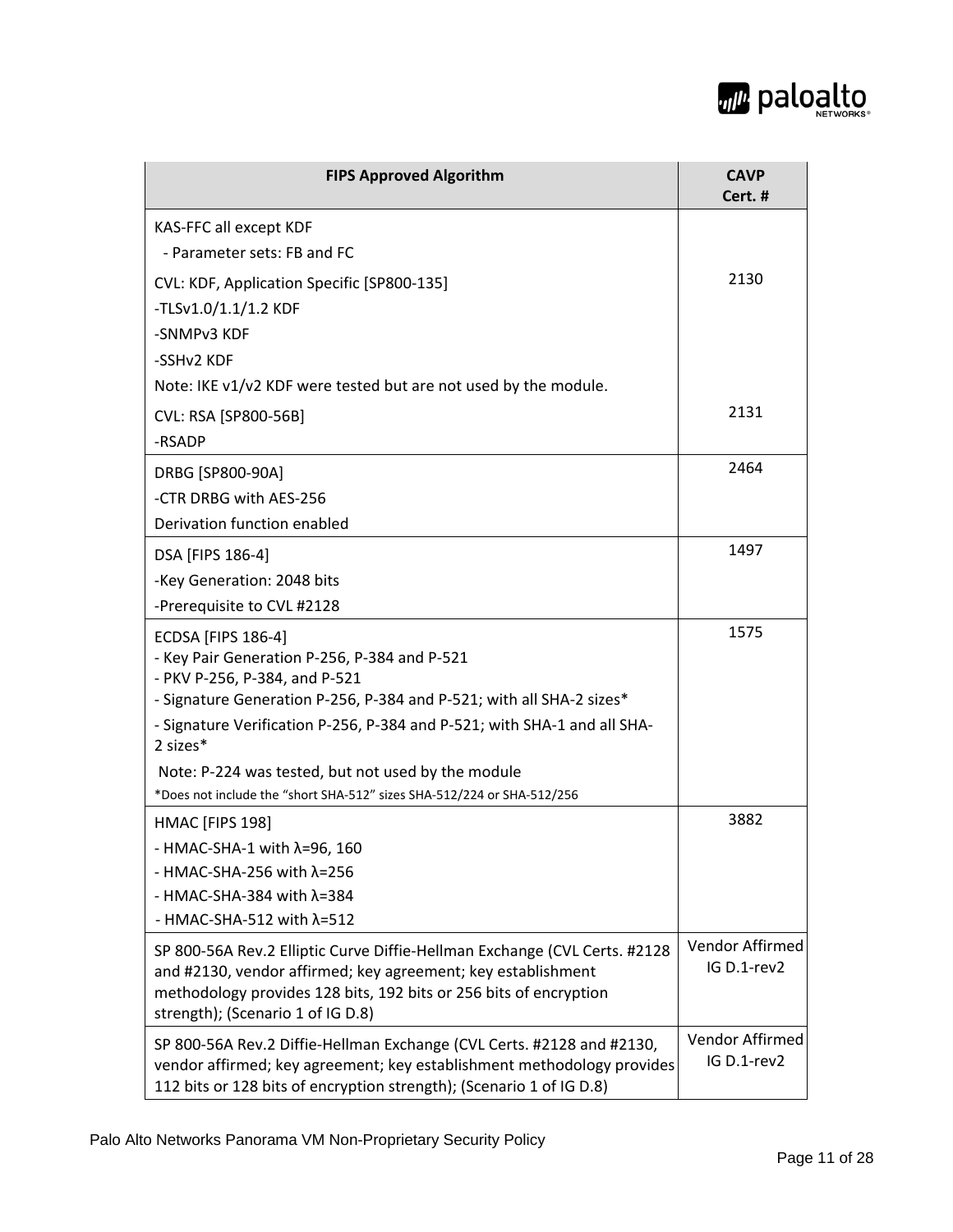

| <b>FIPS Approved Algorithm</b>                                                                                                                                                 | <b>CAVP</b><br>Cert. #       |
|--------------------------------------------------------------------------------------------------------------------------------------------------------------------------------|------------------------------|
| KTS [SP800-38F §3.1]:<br>AES-CBC (128/192/256 bits) plus HMAC                                                                                                                  | AES 5902<br><b>HMAC 3882</b> |
| AES-CTR (128/192/256 bit) plus HMAC                                                                                                                                            |                              |
| (Key wrapping; key establishment methodology provides between 128 bits<br>and 256 bits of encryption strength)                                                                 |                              |
| KTS [SP800-38F §3.1]:                                                                                                                                                          | AES 5902                     |
| AES-GCM (128 or 256 bits)                                                                                                                                                      |                              |
| (Key wrapping; key establishment methodology provides 128 bits or 256<br>bits of encryption strength)                                                                          |                              |
| RSA [FIPS 186-4]                                                                                                                                                               | 3090                         |
| - Key Pair Generation: 2048 and 3072 bits                                                                                                                                      |                              |
| - Signature Generation (ANSI X9.31, RSASSA-PKCS1 v1-5, RSASSA-PSS):<br>2048, 3072, and 4096-bit with hashes (SHA-1+/256/384/512)                                               |                              |
| - Signature Verification (ANSI X9.31, RSASSA-PKCS1 v1-5, RSASSA-PSS):<br>1024 <sup>++</sup> , 2048, 3072, 4096-bit (per IG A.14) with hashes (SHA-<br>$1/224^{++}/256/384/512$ |                              |
| *: Only used for signature generation in SSH in the Approved Mode                                                                                                              |                              |
| <sup>++</sup> : This size is not supported for RSASSA-PKCS1 v1-5                                                                                                               |                              |
| <sup>+++</sup> : This Hash algorithm is not supported for ANSI X9.31                                                                                                           |                              |
| SHA-1 and SHA-2 [FIPS 180-4]:                                                                                                                                                  | 4658                         |
| - Hashes: SHA-1, SHA-224, SHA-256, SHA-384, SHA-512                                                                                                                            |                              |
| - Usage: Digital Signature Generation & Verification, Non-Digital<br>Signature Applications (e.g., component of HMAC)                                                          |                              |

\*\* The module is compliant to IG A.5: GCM is used in the context of TLS and SSH:

• For TLS, The GCM implementation meets Option 1 of IG A.5: it is used in a manner compliant with SP 800-52 and in accordance with Section 4 of RFC 5288 for TLS key establishment. (From this RFC, the GCM cipher suites in use are TLS\_RSA\_WITH\_AES\_128\_GCM\_SHA256, TLS\_RSA\_WITH\_AES\_256\_GCM\_SHA384, TLS\_ECDHE\_ECDSA\_WITH\_AES\_128\_GCM\_SHA256, TLS\_ECDHE\_ECDSA\_WITH\_AES\_256\_GCM\_SHA384, TLS\_ECDHE\_RSA\_WITH\_AES\_128\_GCM\_SHA256,

and TLS\_ECDHE\_RSA\_WITH\_AES\_256\_GCM\_SHA384.) During operational testing, the module was tested against an independent version of TLS and found to behave correctly.

• For SSH, the module meets Option 4 of IG A.5. The fixed field is 32 bits in length and is derived using the SSH KDF; the fixed field is generated during the SSH session establishment and is unique for any given GCM session.. The invocation field is 64 bits in length and is incremented for each invocation of GCM; this prevents the IV from repeating until the entire invocation field space of  $2^{64}$  is exhausted. (It would take hundreds of years for this to occur.)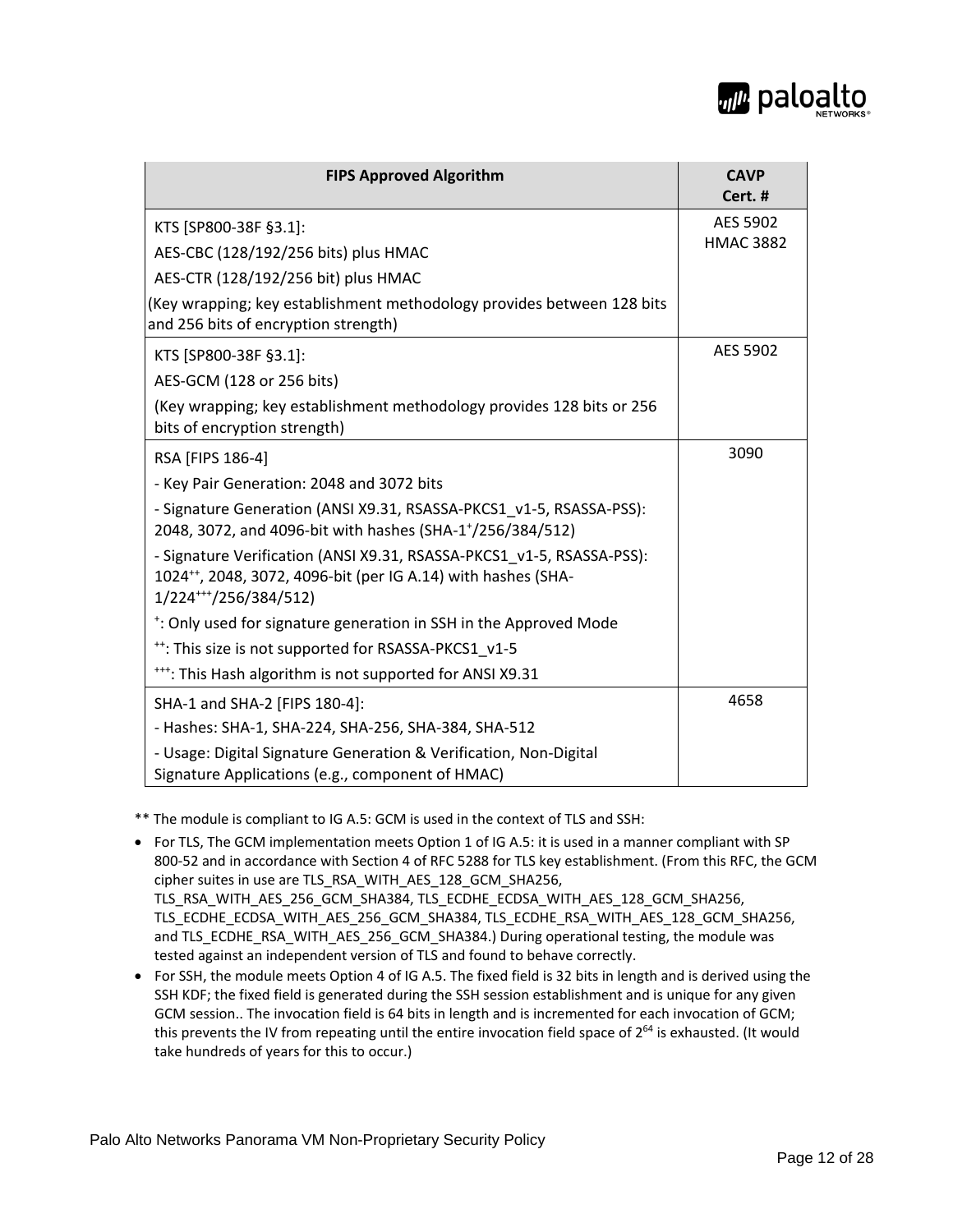

In all of the above cases, the nonce explicit is always generated deterministically. Also AES GCM keys are zeroized when the module is power-cycled. For each new TLS or SSH session, a new AES GCM key is established.

<span id="page-12-1"></span>The cryptographic module supports the following non-FIPS Approved algorithms that are allowed for use in FIPS-CC mode.

**FIPS Allowed Algorithm**

#### **Table 6 - FIPS Allowed Algorithms Used in Current Module**

| Diffie-Hellman, non-compliant to SP800-56A [safe primes: L=2048, N=2047] (key agreement; key |
|----------------------------------------------------------------------------------------------|
| establishment methodology provides 112 bits of encryption strength); the Diffie-Hellman key  |
| generation is not tested; (Scenario 4 of IG D.8)                                             |

CMAC - A self-test is performed for this algorithm, but it is not used by the module.

RSA wrap and unwrap, non-compliant to SP800-56B RSA (CVL Cert. #2131, key wrapping; key establishment methodology provides 112 or 128 bits of encryption strength)

MD5 (within TLS)

Non-Approved NDRNG (seeding source) This provides a minimum of 128 bits of entropy depending on the operational environment.

#### **Table 7 - Supported Protocols in FIPS Approved Mode**

<span id="page-12-2"></span>

| <b>Supported Protocols*</b>   |
|-------------------------------|
| TLS $v1.0^1$ , $v1.1$ and 1.2 |
| SSH <sub>v2</sub>             |
| SNMP <sub>v3</sub>            |

*\*Note: these protocols were not reviewed or tested by the CMVP or CAVP.*

#### <span id="page-12-0"></span>*2.7 Non-Approved, Non-Allowed Algorithms in Non-Approved Mode*

The cryptographic module supports the following non-Approved algorithms. No security claim is made in the current module for any of the following non-Approved algorithms.

#### **Table 8 - Non-Approved, Non-Allowed Algorithms Used in Current Module**

#### **Non-FIPS Allowed Algorithms in Non-Approved Mode**

<span id="page-12-3"></span>Digital Signatures (non-Approved strengths, non-compliant):

<span id="page-12-4"></span> $1$  See vendor imposed security rule [#4](#page-26-0) in section [8](#page-24-0)

 $\overline{a}$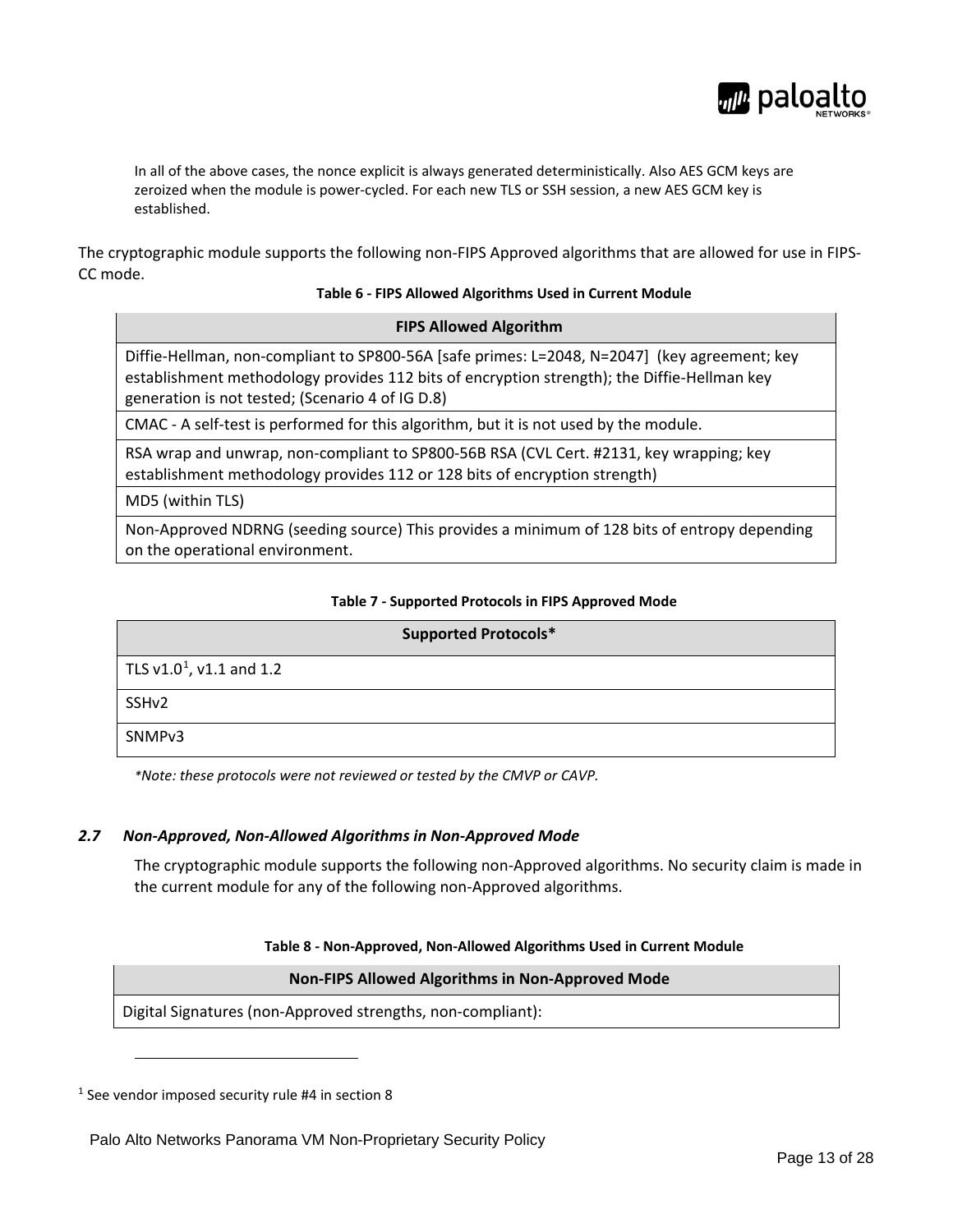

| <b>Non-FIPS Allowed Algorithms in Non-Approved Mode</b>                                                      |
|--------------------------------------------------------------------------------------------------------------|
| RSA Key Generation: 512, 1024, 4096                                                                          |
| RSA signature generation: Modulus bit length less than 2048 or greater than 4096 bits; up to 16384<br>bits   |
| RSA signature verification: Modulus bit length less than 1024 or greater than 4096 bits; up to 16384<br>bits |
| ECDSA: B, K, P curves not equal to P-256, P-384 or P-521                                                     |
| DSA: 768 to 4096 bits                                                                                        |
| Encrypt/Decrypt: Camellia, SEED, Triple-DES (non-compliant), Blowfish, CAST, RC4, DES                        |
| Hashing: RIPEMD, MD5                                                                                         |
| Software Integrity Check: HMAC-SHA-256                                                                       |
| Key Exchange (non-Approved strengths):                                                                       |
| Elliptic Curve Diffie-Hellman: B, K, P curves not equal to P-256, P-384 or P-521                             |
| Diffie-Hellman: 768, 1024 and 1536 bit modulus                                                               |
| RSA: Less than 2048 bit modulus                                                                              |
| Message Authentication: UMAC, HMAC-MD5, HMAC-RIPEMD                                                          |

# <span id="page-13-0"></span>**3 Ports and Interfaces**

<span id="page-13-1"></span>The Panorama VM is designed to operate on a general-purpose computer (GPC) platform. The module supports the following FIPS 140-2 interfaces, which have physical and logical ports consistent with a GPC operating environment.

| <b>Type</b>         | <b>GPC Peripheral Ports and</b><br><b>Network Interfaces</b> | FIPS 140-2 Designation                                      |
|---------------------|--------------------------------------------------------------|-------------------------------------------------------------|
| Power               | Power                                                        | Power                                                       |
| Console             | Ethernet, GPC I/O                                            | <b>Status Output</b>                                        |
| Management/Ethernet | Ethernet                                                     | Data input, control<br>input, data output,<br>status output |

|  | Table 9 – Panorama VM FIPS 140-2 Ports and Interfaces |
|--|-------------------------------------------------------|
|--|-------------------------------------------------------|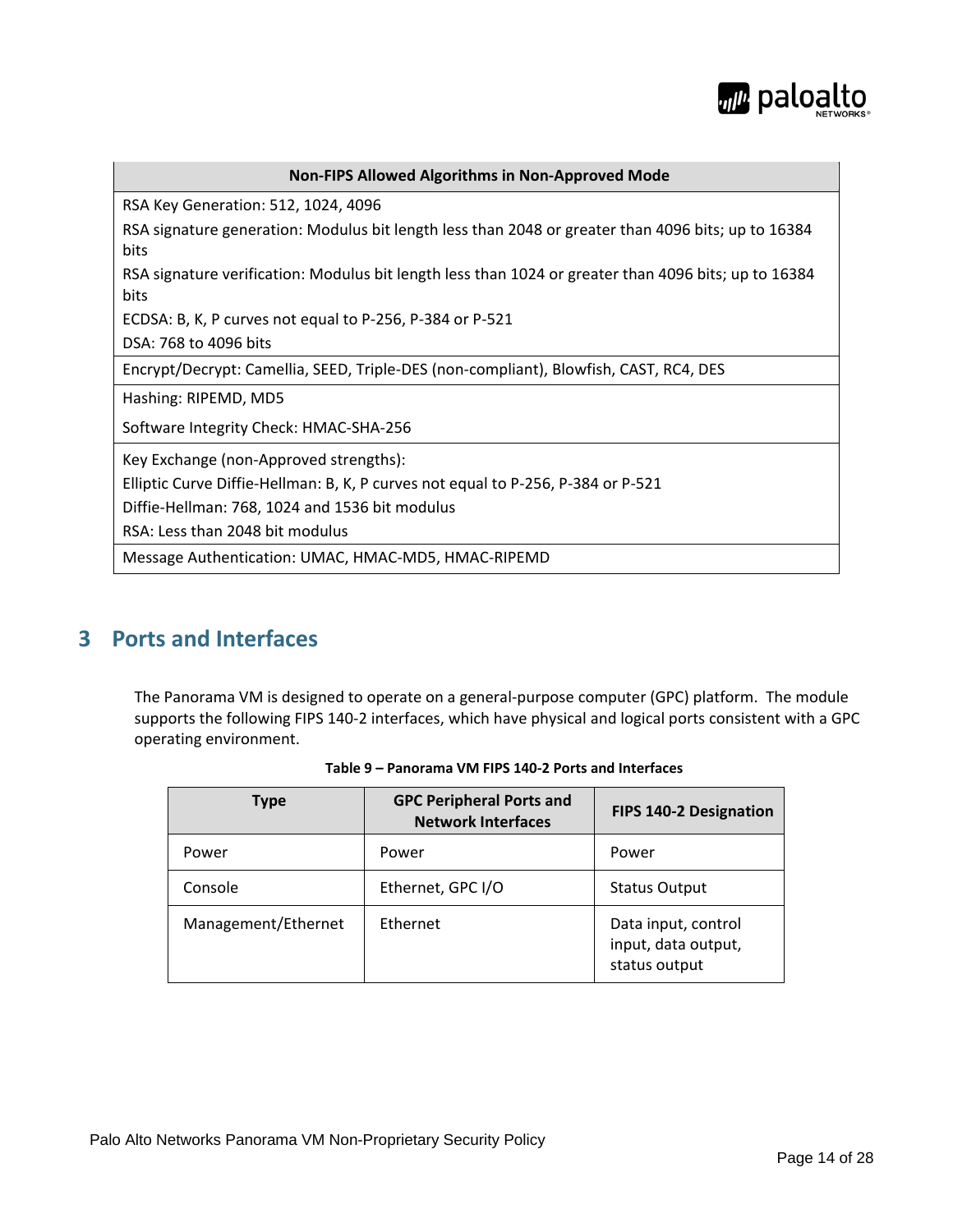

# <span id="page-14-0"></span>**4 Identification and Authentication Policy**

#### <span id="page-14-1"></span>*4.1 Assumption of Roles*

The module supports distinct operator roles. The cryptographic module in Panorama or Management-Only mode enforces the separation of roles using unique authentication credentials associated with operator accounts. The Log Collector mode only supports one role, the Crypto-Officer role.

The module does not provide a maintenance role or bypass capability.

<span id="page-14-2"></span>

| Role                   | <b>Description</b>                                                                                                                                                                  | <b>Authentication Type</b>                   | <b>Authentication Data</b>                                                         |
|------------------------|-------------------------------------------------------------------------------------------------------------------------------------------------------------------------------------|----------------------------------------------|------------------------------------------------------------------------------------|
| Crypto-Officer<br>(CO) | This role has<br>administrative<br>capabilities for<br>Panorama services. The<br>CO has the ability to<br>create other CO and<br>User accounts that have<br>limited service access. | Identity-based<br>operator<br>authentication | Username and<br>password and/or<br>certificate/public key<br>based authentication. |
| User                   | This User role has read-<br>only access defined for a<br>set of configuration and<br>status information                                                                             | Identity-based<br>operator<br>authentication | Username and<br>password and/or<br>certificate/public key<br>based authentication. |

**Table 10 – Panorama Mode - Roles and Required Identification and Authentication**

#### **Table 11 – Management-only Mode - Roles and Required Identification and Authentication**

<span id="page-14-3"></span>

| <b>Role</b>            | <b>Description</b>                                                                                                                                                                            | <b>Authentication Type</b>                   | <b>Authentication Data</b>                                                         |
|------------------------|-----------------------------------------------------------------------------------------------------------------------------------------------------------------------------------------------|----------------------------------------------|------------------------------------------------------------------------------------|
| Crypto-Officer<br>(CO) | This role has<br>administrative<br>capabilities for<br>Management-Only<br>services. The CO has the<br>ability to create other<br>CO and User accounts<br>that have limited service<br>access. | Identity-based<br>operator<br>authentication | Username and<br>password and/or<br>certificate/public key<br>based authentication. |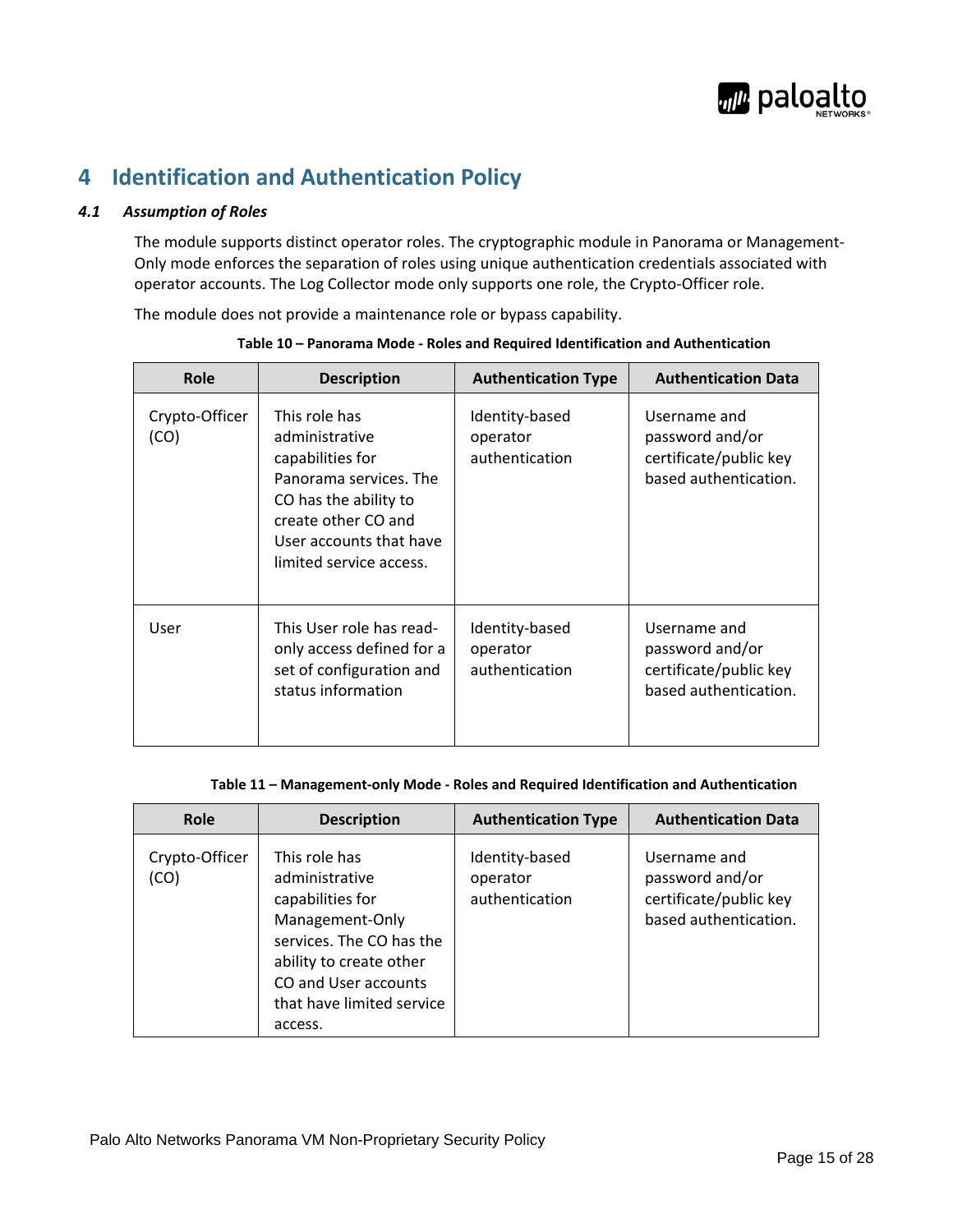

| User | This User role has read-<br>only access defined for a<br>set of configuration and<br>status information | Identity-based<br>operator<br>authentication | Username and<br>password and/or<br>certificate/public key<br>based authentication. |
|------|---------------------------------------------------------------------------------------------------------|----------------------------------------------|------------------------------------------------------------------------------------|
|------|---------------------------------------------------------------------------------------------------------|----------------------------------------------|------------------------------------------------------------------------------------|

#### **Table 12 - Log Collector Mode- Role and Required Identification and Authentication**

<span id="page-15-0"></span>

| <b>Role</b>            | <b>Description</b>                                                             | <b>Authentication Type</b>            | <b>Authentication Data</b>                                             |
|------------------------|--------------------------------------------------------------------------------|---------------------------------------|------------------------------------------------------------------------|
| Crypto-Officer<br>(CO) | This role has<br>administrative<br>capabilities for Log<br>Collector services. | Role-based operator<br>authentication | Username and<br>Password and/or public<br>key based<br>authentication. |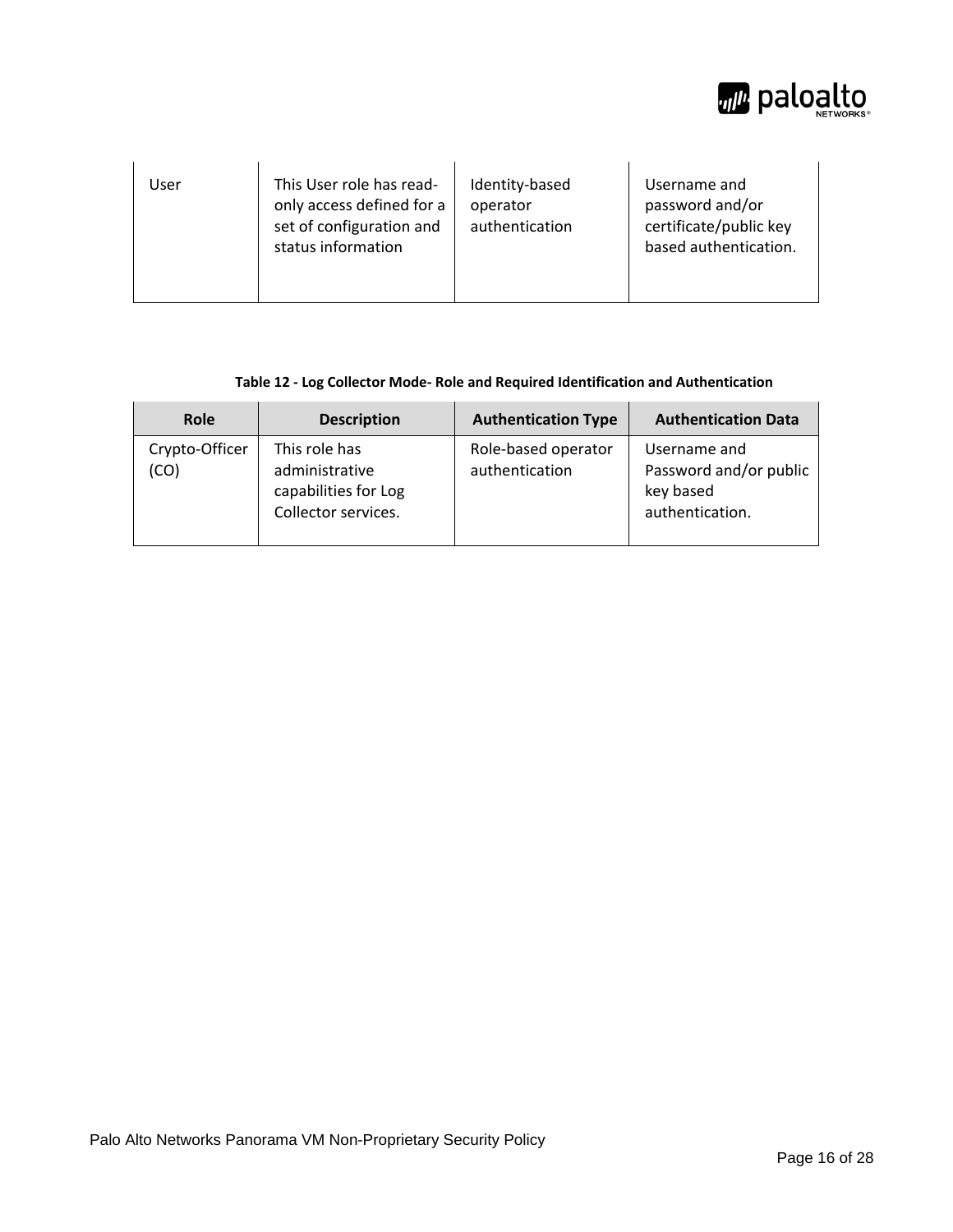

<span id="page-16-1"></span>

| Authentication<br><b>Mechanism</b>             | <b>Strength of Mechanism</b>                                                                                                                                                                                                                                                                                                                                                                                                                 |
|------------------------------------------------|----------------------------------------------------------------------------------------------------------------------------------------------------------------------------------------------------------------------------------------------------------------------------------------------------------------------------------------------------------------------------------------------------------------------------------------------|
| Username and Password                          | The minimum password length is six (6) characters (95 possible<br>characters). The probability that a random attempt will succeed or<br>a false acceptance will occur is $1/(95^6)$ which is less than<br>1/1,000,000.                                                                                                                                                                                                                       |
|                                                | The probability of successfully authenticating to the module within<br>one minute is $10/(95^6)$ , which is less than $1/100,000$ . The<br>Panorama's configuration supports at most ten attempts to<br>authenticate in a one-minute period.                                                                                                                                                                                                 |
| Certificate/public key<br>based authentication | The security modules support certificate-based authentication<br>using RSA 2048, RSA 3072, RSA 4096, ECDSA P-256, ECDSA P-<br>384, or ECDSA P-521.                                                                                                                                                                                                                                                                                           |
|                                                | The minimum equivalent strength supported is 112 bits. The<br>probability that a random attempt will succeed is $1/(2^{112})$ which<br>is less than 1/1,000,000. The probability of successfully<br>authenticating to the module within a one-minute period is<br>3,600,000/(2 <sup>112</sup> ), which is less than $1/100$ ,000. The firewall<br>supports at most 60,000 new sessions per second to<br>authenticate in a one-minute period. |

#### **Table 13 - Strengths of Authentication Mechanisms**

# <span id="page-16-2"></span><span id="page-16-0"></span>**5 Security Parameters**

#### **Table 14 - Private Keys and CSPs**

| <b>Key/CSP</b>                         | <b>Description</b>                                                                                                                                         |
|----------------------------------------|------------------------------------------------------------------------------------------------------------------------------------------------------------|
| <b>ECDSA Private Keys</b>              | Supports establishment of TLS session keys, user<br>private keys and certificate signing keys (ECDSA P-<br>256, P-384, P-521)                              |
| <b>RSA Private Keys</b>                | Supports establishment of TLS session keys, SSH<br>host authentication, user private keys and<br>certificate signing keys (RSA 2048, 3072 or 4096<br>bits) |
| TLS DHE private<br>Components          | Diffie-Hellman private component used in TLS<br>connections (DH Group 14, $L = 2048$ , N $> = 224$ )                                                       |
| <b>TLS ECDHE Private</b><br>Components | EC Diffie-Hellman private component used in TLS<br>connections (ECDHE P-256, P-384, P-521)                                                                 |
| <b>TLS Pre-master Secret</b>           | Secret value used to derive the TLS Master Secret<br>along with client and server random nonces                                                            |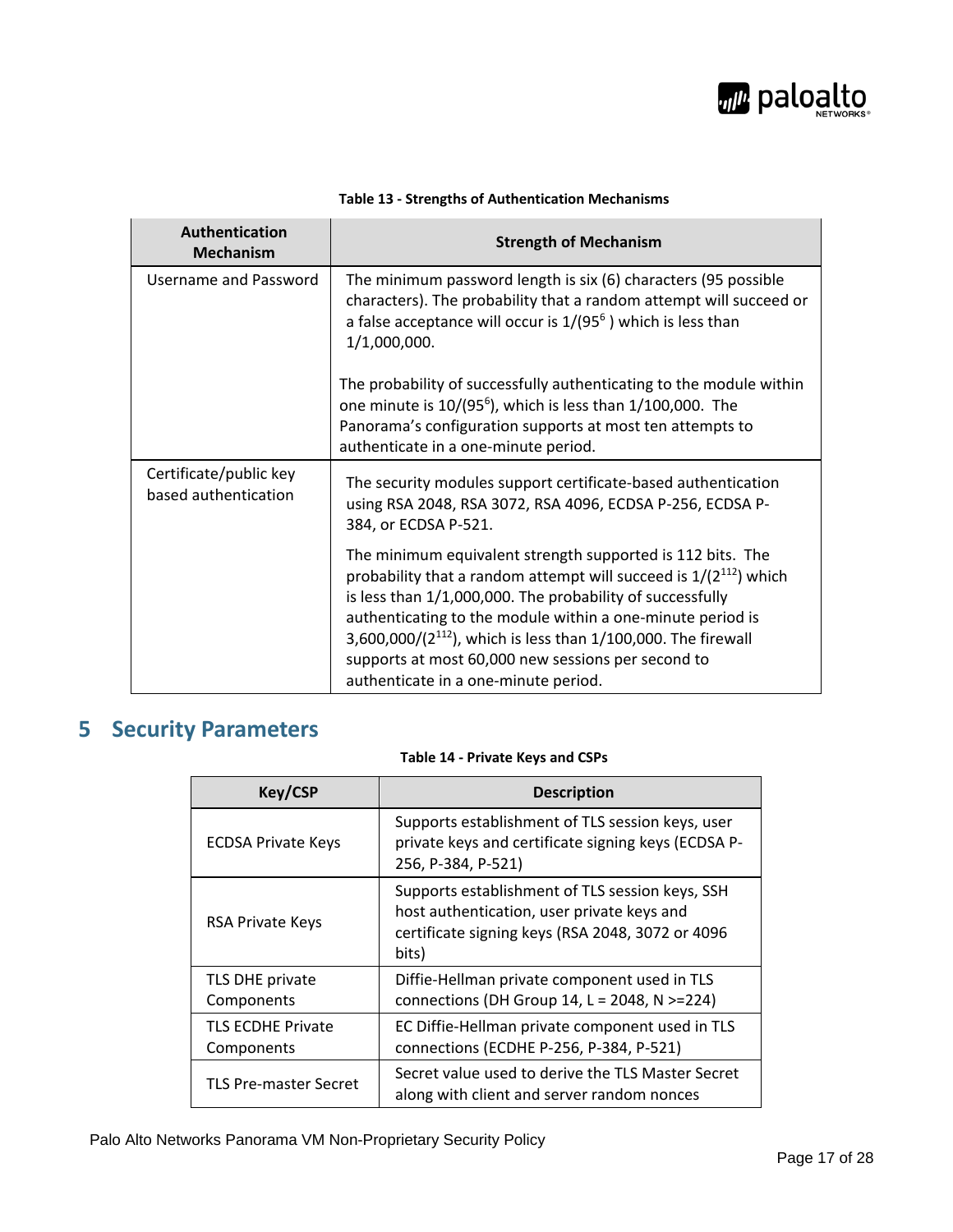

| <b>Key/CSP</b>                                                                                                                                                                                                                                                                           | <b>Description</b>                                                                                       |
|------------------------------------------------------------------------------------------------------------------------------------------------------------------------------------------------------------------------------------------------------------------------------------------|----------------------------------------------------------------------------------------------------------|
| <b>TLS Master Secret</b>                                                                                                                                                                                                                                                                 | Secret value used to derive the TLS session keys                                                         |
| <b>TLS Encryption Keys</b>                                                                                                                                                                                                                                                               | AES session keys used in TLS connections (128 or<br>256 bits; CBC or GCM)                                |
| <b>TLS HMAC Keys</b>                                                                                                                                                                                                                                                                     | HMAC-SHA-1/256/384 session keys used in TLS<br>connections                                               |
| <b>SSH DH Private</b><br>Components                                                                                                                                                                                                                                                      | Diffie-Hellman private component<br>(DH Group 14)                                                        |
| <b>SSH ECDH Private</b><br>Components                                                                                                                                                                                                                                                    | <b>ECDH</b> private component<br>(P-256, P-384, P-521)                                                   |
| <b>SSH Session Encryption</b><br>Key                                                                                                                                                                                                                                                     | AES session key used in SSH connections<br>(128, 192, 256 bits: CBC or CTR)<br>(128 or 256 bits: GCM)    |
| <b>SSH Session</b><br><b>Authentication Key</b>                                                                                                                                                                                                                                          | Session key used in SSH connections<br>(HMAC-SHA-1, HMAC-SHA2-256, HMAC-SHA2-512)                        |
| <b>Operator Passwords</b>                                                                                                                                                                                                                                                                | Password for operator authentication                                                                     |
| DRBG seed and state                                                                                                                                                                                                                                                                      | DRBG seed coming from the NDRNG and AES 256<br>CTR DRBG state used in the generation of random<br>values |
| <b>SNMPv3 Secrets</b>                                                                                                                                                                                                                                                                    | SNMPv3 Authentication Secret and Privacy Secret                                                          |
| SNMPv3 Keys                                                                                                                                                                                                                                                                              | AES CFB Privacy key and HMAC-SHA-1<br>Authentication keys                                                |
| <b>RADIUS Secret</b>                                                                                                                                                                                                                                                                     | Authentication key for RADIUS server (must be<br>minimum of 6 characters)                                |
| Note: All CSP and keys defined may be accessed by the Panorama, Log-Collector, and<br>Management-Only modes. For details regarding what CSPs are supported in each<br>mode, please see Tables 17 - 18 below. The CSPs and keys may be shared between<br>the Approved modes of operation. |                                                                                                          |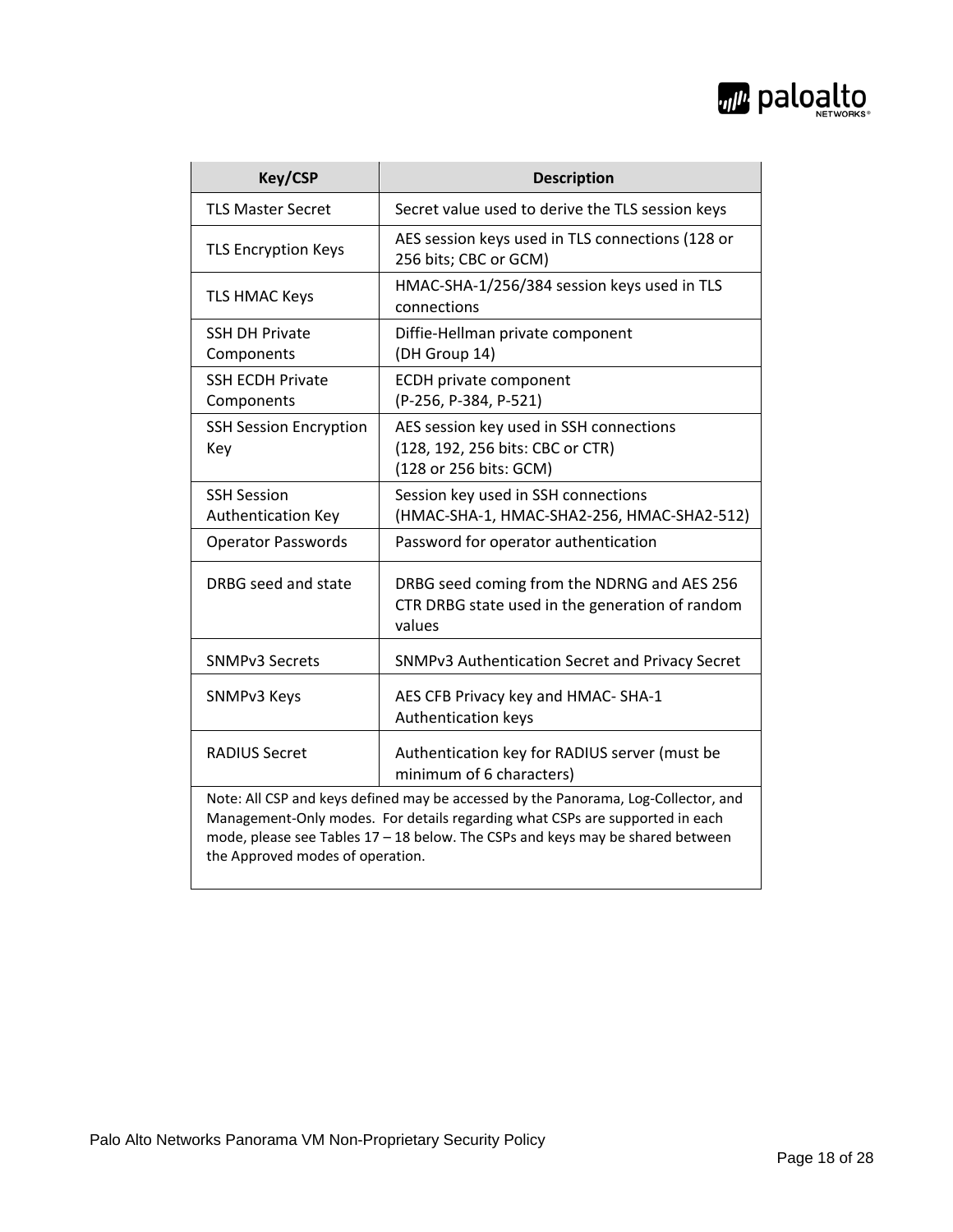

<span id="page-18-0"></span>

| <b>Key Name</b>                                        | <b>Description</b>                                                                                                                                                                                        |
|--------------------------------------------------------|-----------------------------------------------------------------------------------------------------------------------------------------------------------------------------------------------------------|
| <b>CA Certificates</b>                                 | RSA and/or ECDSA keys used to extend trust for<br>certificates.                                                                                                                                           |
| RSA Public Keys / Certificates                         | RSA Public keys managed as certificates for the verification<br>of signatures, establishment of TLS, operator<br>authentication and peer authentication.<br>(RSA 2048, 3072, or 4096 bits)                |
| <b>ECDSA Public Keys / Certificates</b>                | ECDSA public keys managed as certificates for the<br>verification of signatures, establishment of TLS, operator<br>authentication and peer authentication (ECDSA P-256, P-<br>384, P-521)                 |
| <b>Client Authentication Public Key</b>                | Used to authenticate the end user (ECDSA P-256, P-384, P-<br>521; RSA 2048, 3072, 4096 bits)                                                                                                              |
| TLS DHE Public Components                              | Used in key agreement (DH Group 14)                                                                                                                                                                       |
| TLS ECDHE Public Components                            | Used in key agreement (ECDHE P-256, P-384, P-521)                                                                                                                                                         |
| <b>SSH DH Public Components</b>                        | Used in key agreement (DH Group 14)                                                                                                                                                                       |
| <b>SSH ECDH Public Components</b>                      | Used in key agreement (P-256, P-384, P-521)                                                                                                                                                               |
| SSH Host RSA Public Key                                | Used in SSH public key authentication process<br>(RSA 2048, 3072, or 4096 bits)                                                                                                                           |
| SSH Host ECDSA Public Key                              | Used in SSH public key authentication process<br>(ECDSA P-256, P-384, or P-521)                                                                                                                           |
| SSH Client RSA Public Key                              | Used in SSH public key authentication process<br>(RSA 2048, 3072, or 4096 bits)                                                                                                                           |
| Software Authentication Key                            | RSA key used to authenticate software (2048 bits)                                                                                                                                                         |
| Software Integrity Check Key                           | Used to check the integrity of crypto-related code<br>(HMAC-SHA-256* and ECDSA P-256)<br>*Keys used to perform power-up self-tests are not CSPs as<br>per IG 7.4                                          |
| may be shared between the Approved modes of operation. | Note: All keys defined may be accessed by the Panorama, Management-Only and Log-Collector modes.<br>For details regarding what CSPs are supported in each mode, please see Tables 17 - 18 below. The keys |

#### **Table 15 - Public Keys**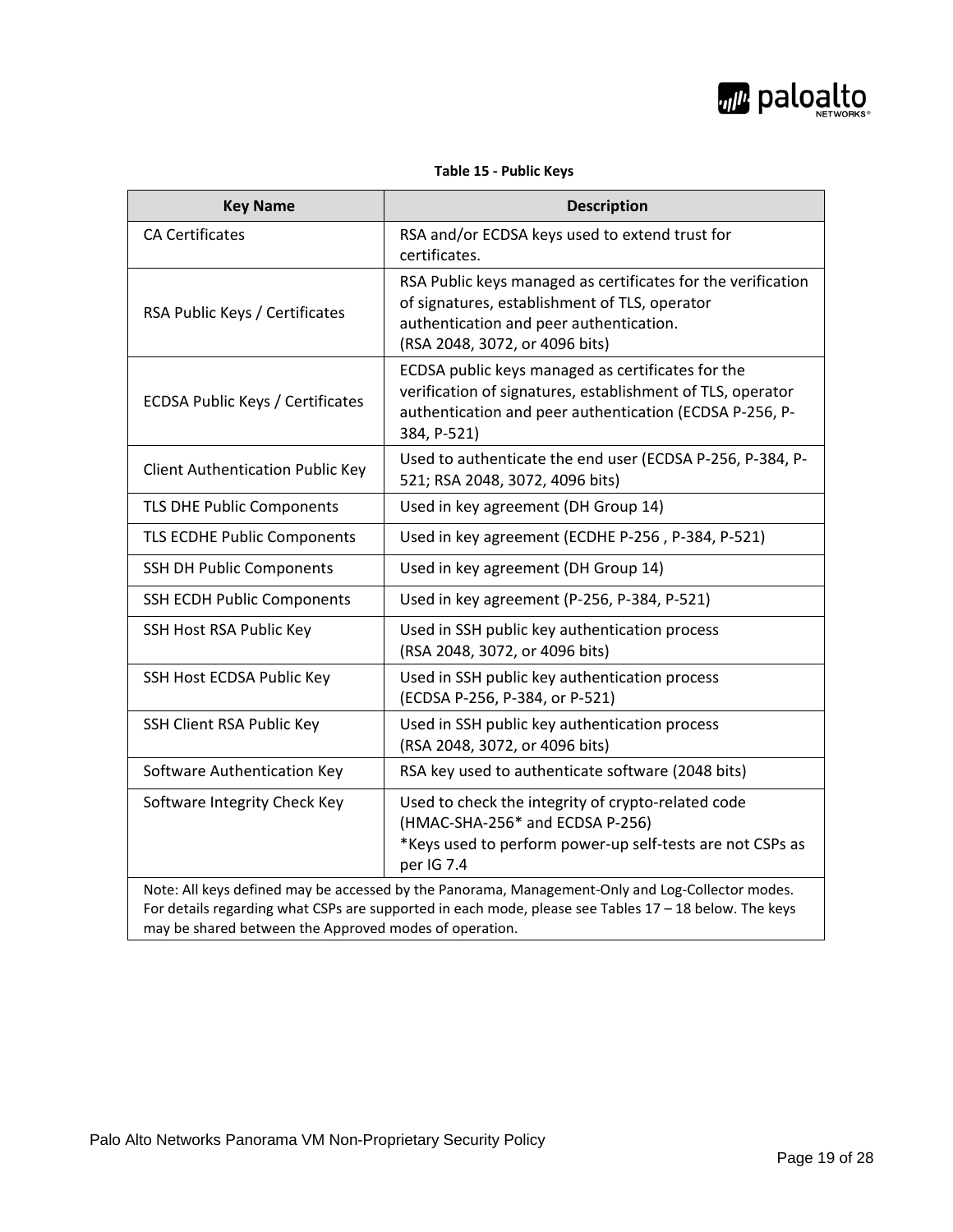

# <span id="page-19-0"></span>**6 Access Control Policy**

#### <span id="page-19-1"></span>*6.1 Roles and Services*

The Approved and non-Approved modes of operation provide identical services. While in the Approved mode of operation all authenticated services and CSPs are accessed via authenticated SSH or TLS sessions. SNMPv3 authentication is supported but is not a method of module administration and does not allow read/write access of CSPs. Approved and allowed algorithms, relevant CSP and public keys related to these protocols are used to access the following services. CSP access by services is further described in the following tables. Additional service information and administrator guidance for Panorama can be found at https://www.paloaltonetworks.com/documentation.html

The Crypto-Officer may access all services, and through the "management of administrative access" service may define multiple Crypto-Officer roles with limited services. The User role provides read-only access to the System Audit service. When configured in Panorama or Management-Only mode, the module provides services via web-browser based interface and a command line interface (CLI). For the Panorama Log Collector mode, only the CLI is available for management.

The services listed below are also available in the non-Approved mode. In the non-Approved mode, non-Approved algorithms and non-Approved algorithm strengths are used to access these services.

<span id="page-19-2"></span>

| <b>Service</b>              | <b>Description</b>                                                                                                                                                                                               | <b>CSP Access</b>                                                                                    |
|-----------------------------|------------------------------------------------------------------------------------------------------------------------------------------------------------------------------------------------------------------|------------------------------------------------------------------------------------------------------|
| <b>System Provisioning</b>  | Perform panorama licensing, diagnostics, debug<br>functions, manage Panorama support information<br>and switch between Panorama mode and Log<br>Collector mode.                                                  | N/A                                                                                                  |
| System Audit                | Allows review of limited configuration and system<br>status via SNMPv3, logs, dashboard, show status,<br>and configuration screens. Provides no<br>configuration commit capability.                              | N/A                                                                                                  |
| Panorama Software<br>Update | Download and install software updates                                                                                                                                                                            | Signature verification with<br>RSA public key                                                        |
| Panorama Manager<br>Setup   | Presents configuration options for management<br>interfaces and communication for peer services<br>(e.g., SNMP, RADIUS).<br>Import, Export, Save, Load, revert and validate<br>Panorama configurations and state | Import or Export RSA/ECDSA<br>Private Keys<br>Import SNMPv3 Secrets<br><b>Creation RADIUS Secret</b> |

#### **Table 16 - Authenticated Services – Panorama VM Panorama or Management-Only**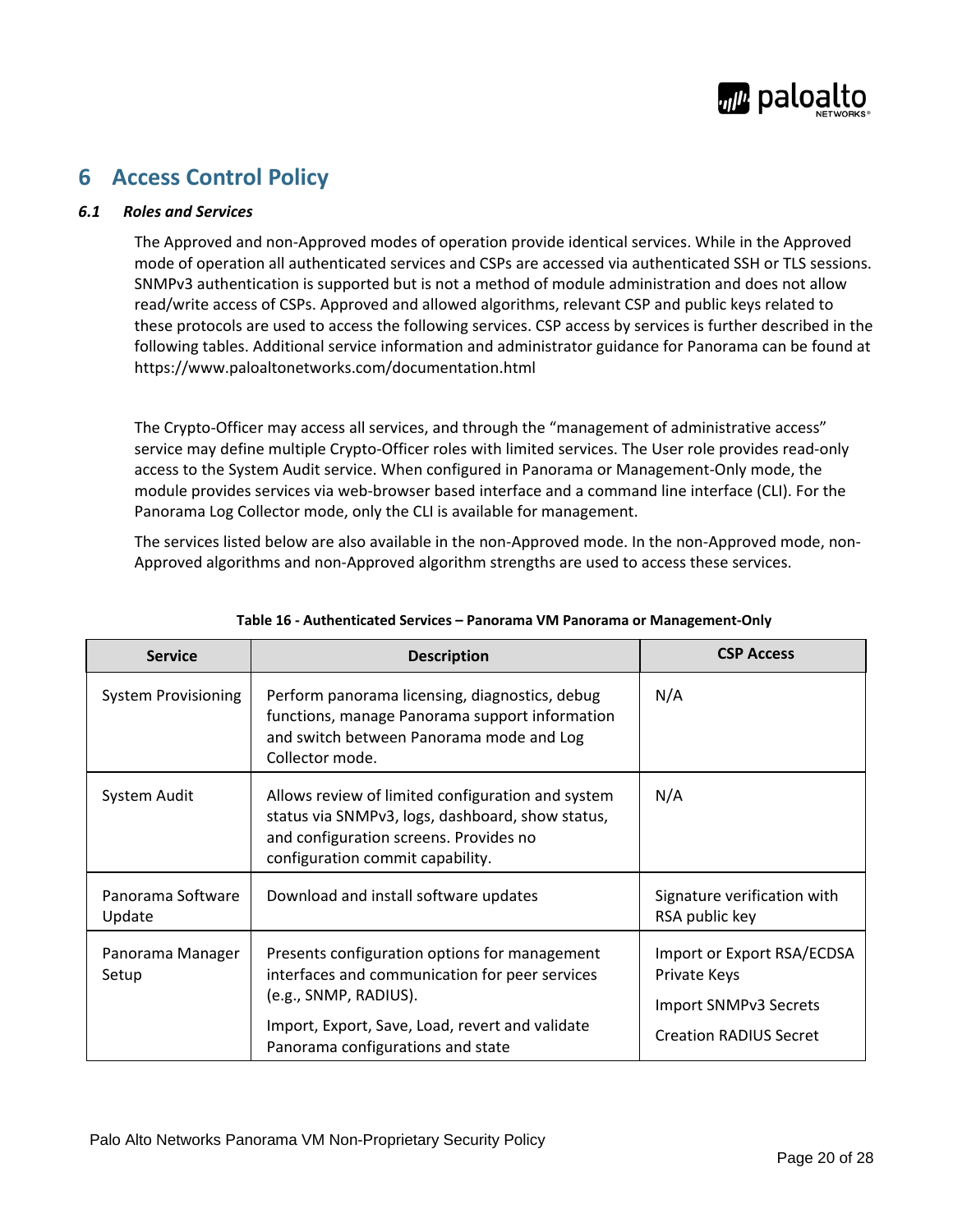

| <b>Service</b>                              | <b>Description</b>                                                                                                                                                                                               | <b>CSP Access</b>                                                                                                |
|---------------------------------------------|------------------------------------------------------------------------------------------------------------------------------------------------------------------------------------------------------------------|------------------------------------------------------------------------------------------------------------------|
| Manage Panorama<br>Administrative<br>Access | Define access control methods via admin role<br>profiles, configure administrators and password<br>profiles<br>Configure local user database, authentication<br>profiles, sequence of methods and access domains | Import, modify, or delete<br>operator passwords<br>Import, modify, or delete                                     |
|                                             |                                                                                                                                                                                                                  | SSH public keys<br>Modify, read, or delete TLS<br>Pre-master Secret, TLS<br>Master Secret and TLS public<br>keys |
|                                             |                                                                                                                                                                                                                  | Execute/Read/Write DRBG<br>seed and state                                                                        |
| Configure High<br>Availability              | Configure High Availability communication settings                                                                                                                                                               | N/A                                                                                                              |
| Panorama<br>Certificate<br>Management       | Manage RSA/ECDSA certificates and private keys,<br>certificate profiles, revocation status, and usage;<br>show status.                                                                                           | Import or export RSA<br>/ECDSA private keys<br>Generate RSA/ECDSA<br>private keys                                |
|                                             |                                                                                                                                                                                                                  | Sign RSA/ECDSA private keys<br>Execute/Read/Write DRBG<br>seed and state                                         |
| Panorama Log<br>Settings                    | Configure log forwarding                                                                                                                                                                                         | N/A                                                                                                              |
| Panorama Server<br>Profiles                 | Configure communication parameters and<br>information for peer servers such as Syslog, SNMP<br>trap servers, email servers and authentication<br>servers                                                         | Import SNMPv3 Secrets<br>Execute/Read SNMPv3 keys                                                                |
| Setup Managed<br>Devices and<br>Deployment  | Set-up and define managed devices, device groups<br>for firewalls                                                                                                                                                | N/A                                                                                                              |
|                                             | Configure device deployment applications and<br>licenses                                                                                                                                                         |                                                                                                                  |
|                                             | View current deployment information on the<br>managed firewalls. It also allows you to manage<br>software versions and schedule updates on the<br>managed firewalls and managed log collectors.                  |                                                                                                                  |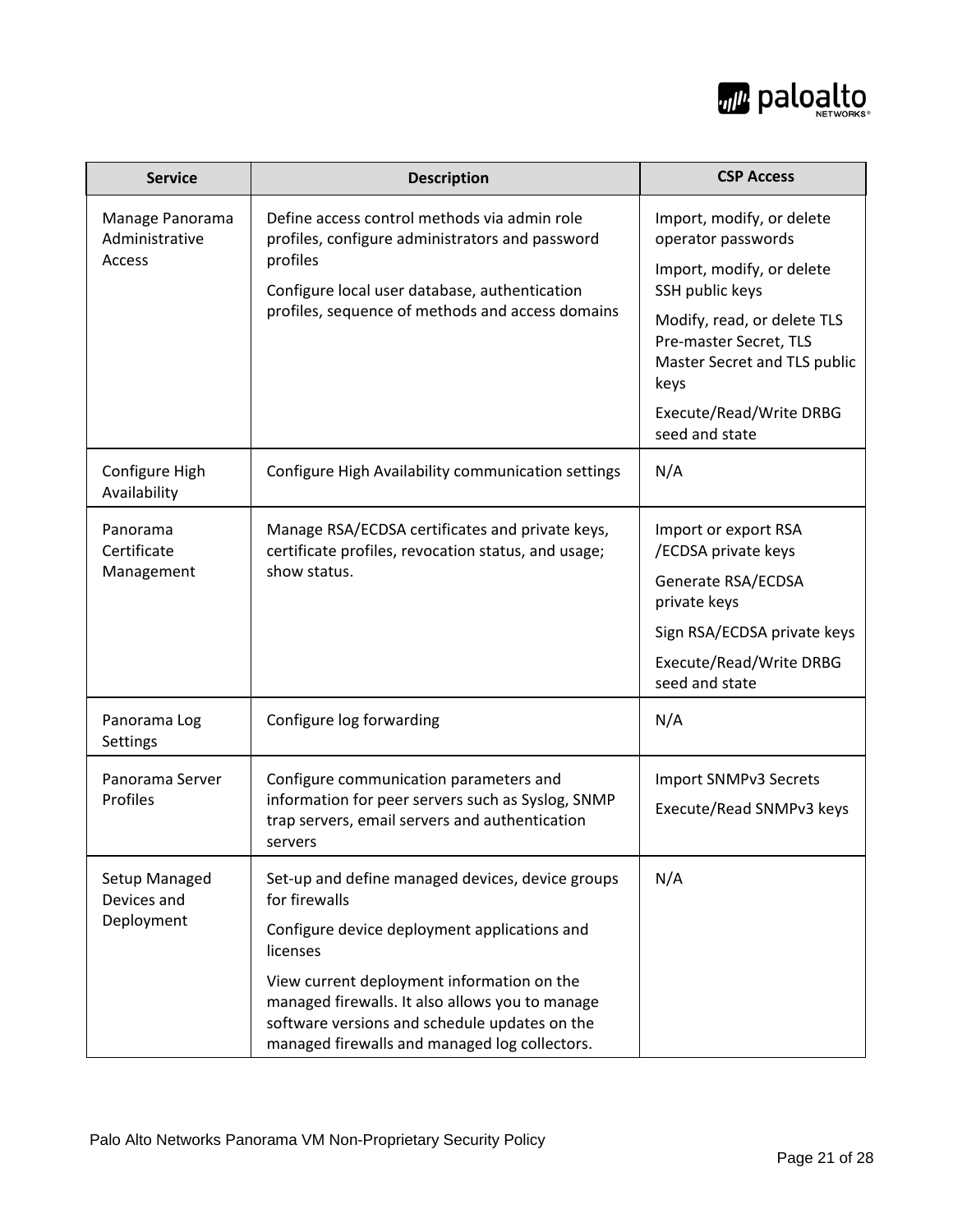

| <b>Service</b>                                      | <b>Description</b>                                                                                                                                                                                                                          | <b>CSP Access</b>                                   |
|-----------------------------------------------------|---------------------------------------------------------------------------------------------------------------------------------------------------------------------------------------------------------------------------------------------|-----------------------------------------------------|
| <b>Configure Managed</b><br><b>Device Templates</b> | Define and manage common base configuration<br>templates for managed firewalls. Template<br>configurations define settings that are required for<br>the management of the firewalls on the network.                                         | Import or export RSA/ECDSA<br>private keys          |
|                                                     |                                                                                                                                                                                                                                             | Signature generation with<br>RSA/ECDSA private keys |
|                                                     |                                                                                                                                                                                                                                             | Generate RSA/ECDSA<br>private keys                  |
|                                                     |                                                                                                                                                                                                                                             | Execute/Read/Write DRBG<br>seed and state           |
| <b>Configure Managed</b><br><b>Device Groups</b>    | Define and manage common base of policies and<br>data objects for managed firewalls in configured<br>device groups                                                                                                                          | N/A                                                 |
| <b>Configure Managed</b><br>Log Collectors          | Setup and manage other Log Collector<br>management, communication and storage settings                                                                                                                                                      | Modify operator passwords                           |
|                                                     | View current deployment information on the<br>managed Log Collectors. It also allows you to<br>manage software versions and schedule updates on<br>managed log collectors.                                                                  |                                                     |
| <b>Monitor System</b><br><b>Status and Logs</b>     | Review system status via the panorama system CLI,<br>dashboard and logs; show status.                                                                                                                                                       | N/A                                                 |
| <b>Monitor Network</b><br>Activity                  | Review aggregated information across all managed<br>firewalls and show status. The aggregated view<br>provides actionable information on trends in user<br>activity, traffic patterns, and potential threats<br>across your entire network. | N/A                                                 |
| <b>Switch Context</b>                               | Browses a managed firewall's web based user<br>interface.                                                                                                                                                                                   | N/A                                                 |

#### **Table 17 - Authenticated Services – Panorama VM Log Collector**

<span id="page-21-0"></span>

| <b>Service</b>  | <b>Description</b>                             | <b>CSP Access</b>          |
|-----------------|------------------------------------------------|----------------------------|
| Panorama Log    | Presents configuration options for management  | Import or Export RSA/ECDSA |
| Collector Setup | interfaces and communication for peer services | Private Keys               |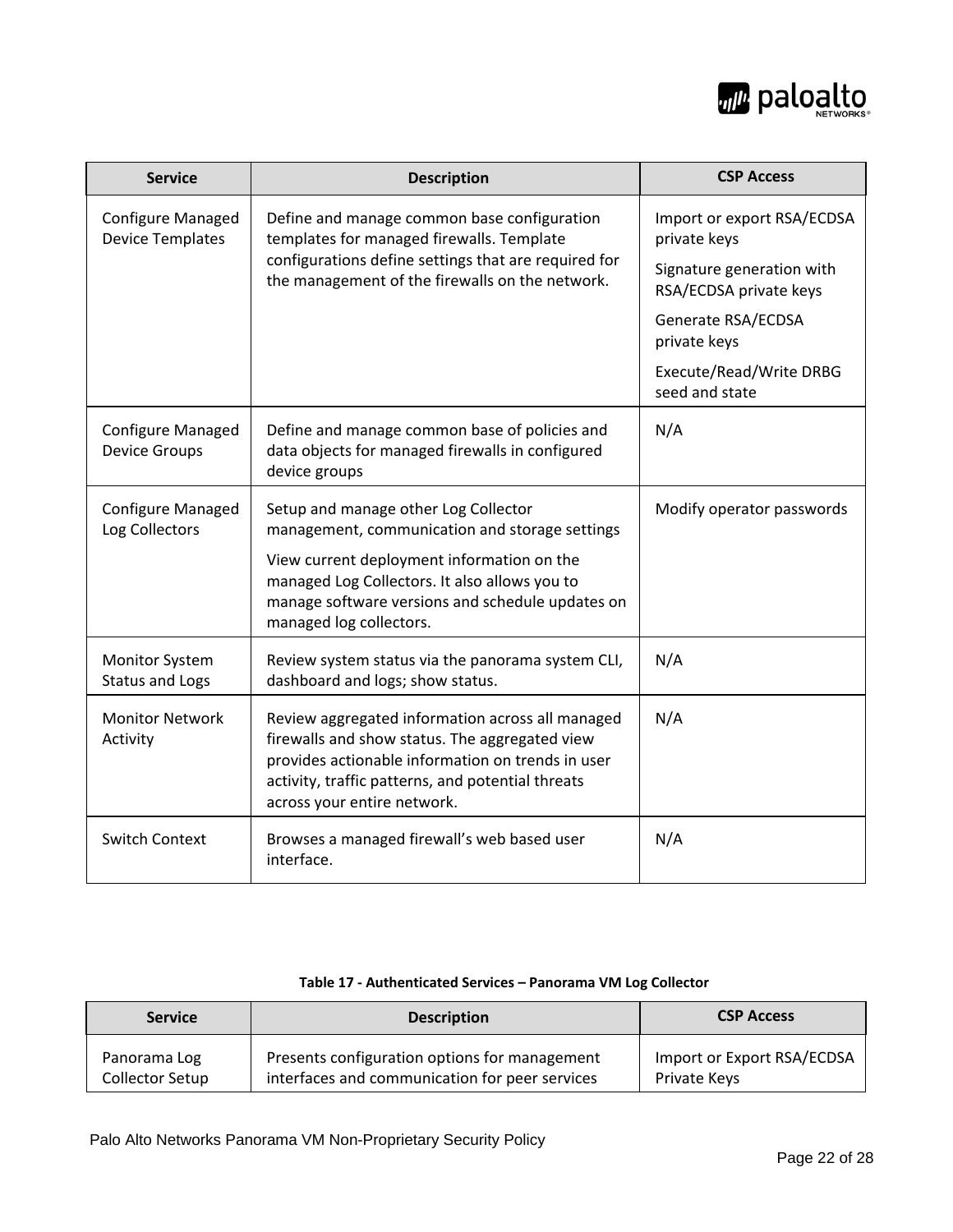

| <b>Service</b>                              | <b>Description</b>                                                                                    | <b>CSP Access</b>                             |
|---------------------------------------------|-------------------------------------------------------------------------------------------------------|-----------------------------------------------|
|                                             | Import, Export, Save, Load, revert and validate<br>Panorama configurations and state                  |                                               |
| Panorama Software<br>Update                 | Download and install software updates.                                                                | Signature verification with<br>RSA public key |
| Manage Panorama<br>Administrative<br>Access | Update Administrator password                                                                         | Import or modify operator<br>passwords        |
| Panorama<br>Certificate                     | Manage RSA/ECDSA certificates and private keys,<br>certificate profiles, revocation status and usage. | Import or export RSA/ECDSA<br>private keys    |
| Management                                  |                                                                                                       | Generate RSA/ECDSA<br>private keys            |
|                                             |                                                                                                       | Sign with RSA/ECDSA private<br>keys           |
|                                             |                                                                                                       | Execute/Read/Write DRBG<br>seed and state     |

#### <span id="page-22-0"></span>*6.2 Unauthenticated Services*

The cryptographic module supports the following unauthenticated services:

#### **Table 18 - Unauthenticated Services**

<span id="page-22-1"></span>

| <b>Service</b> | <b>Description</b>                                                                                                                                                                                                                                                                                                               |
|----------------|----------------------------------------------------------------------------------------------------------------------------------------------------------------------------------------------------------------------------------------------------------------------------------------------------------------------------------|
| Zeroize        | The device will overwrite all CSPs. The zeroization procedure is invoked<br>when the operator performs a factory reset. The operator must be present<br>to observe the method has completed successfully or in control via a remote<br>management session. During the zeroization procedure, no other services<br>are available. |
|                | Procedures to perform zeroization:                                                                                                                                                                                                                                                                                               |
|                | During initial boot up, break the boot sequence via the console<br>port connection (by entering 'maint' when instructed to do so) to<br>access the main menu.                                                                                                                                                                    |
|                | Select "Continue."                                                                                                                                                                                                                                                                                                               |
|                | Select the "Factory Reset" option to enter the Approved mode.                                                                                                                                                                                                                                                                    |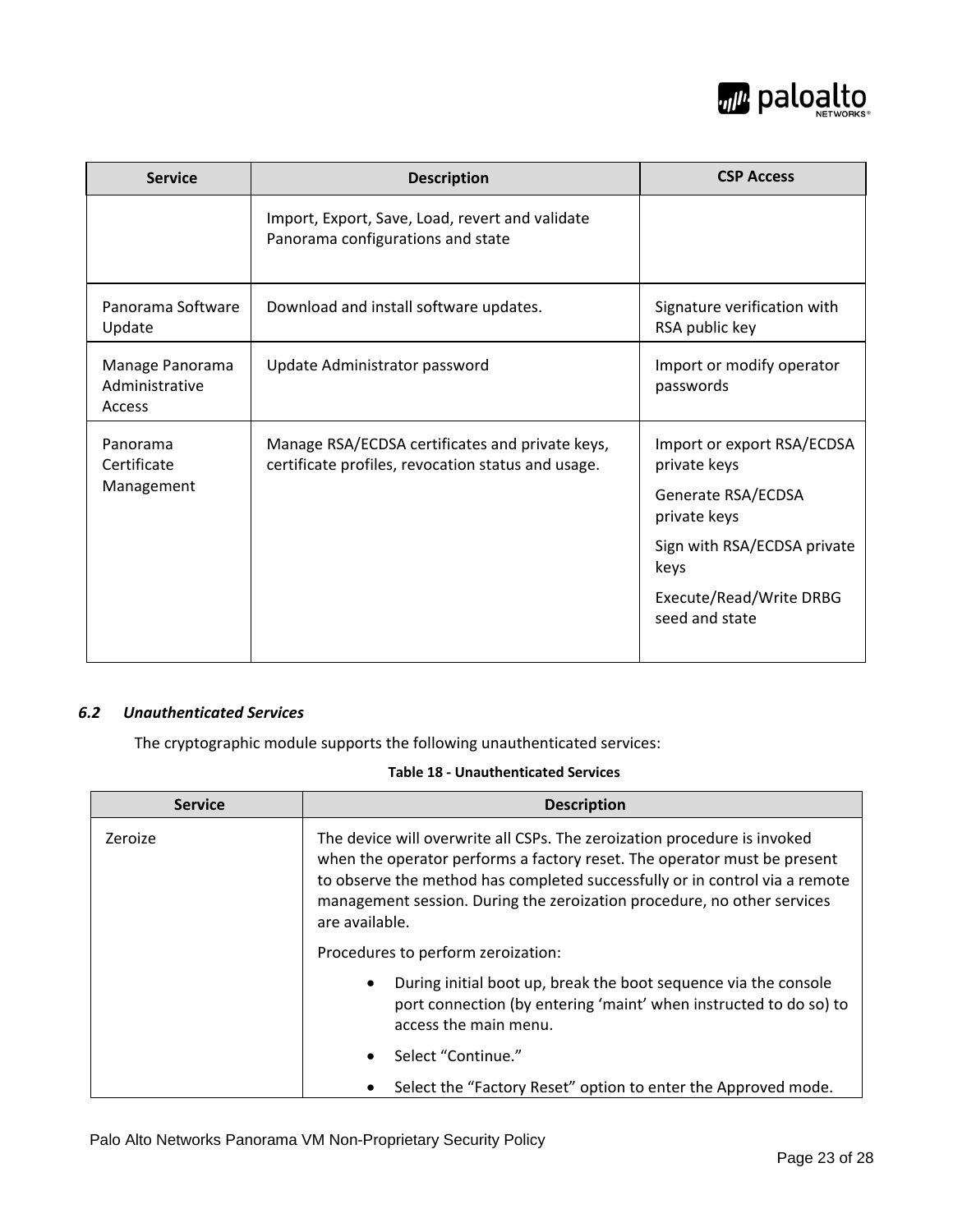

|                    | • Select "Factory Reset".                                                                                |
|--------------------|----------------------------------------------------------------------------------------------------------|
|                    | When prompted, select "Reboot" and the module will re-initialize<br>and continue into the Approved mode. |
|                    | The module will reboot.<br>$\bullet$                                                                     |
| Self-Tests         | Run power up self-tests on demand by power cycling the module.                                           |
| <b>Show Status</b> | View status of the module via hypervisor.                                                                |

## <span id="page-23-0"></span>**7 Operational Environment**

The hypervisor environment provides the isolated operating environment, and is the single operator of the virtual machine. The module was tested on the following modifiable operating environments on a GPC:

- 1. Vmware ESXi v5.5 running on a Dell PowerEdge R730 with Intel Xeon E5-2640 CPU
- 2. Vmware ESXi v5.5 running on a PacStar 451 with Intel Xeon E3-1258 CPU
- 3. KVM on CentOS 7.2 running on a Dell PowerEdge R730 with Intel Xeon E5-2630 CPU
- 4. Microsoft Hyper-V 2012 R2 running on a Dell PowerEdge R730 with Intel Xeon E5-2640 CPU
- 5. Amazon Web Services (AWS) instance m4.2xlarge\*
- 6. Microsoft Azure instance standard D8s v3\*
- 7. Google Cloud Platform (GCP) machine type 8 vCPUs, 32 GB\*

#### Note that:

- Operational environments indexed with \* are Vendor Affirmed.
- The processors tested and listed above are part of the Intel Multi Core Xeon (or Intel Xeon 64 bits) processor family.

To install, download the Panorama\_pc-8.1.6 file from the support site (https://support.paloaltonetworks.com/Support/Index) and ensure the checksum SHA256: fb7efa8a47ea041480456aaf46314e204e30ff5a5c626a7bb0126535268a0619

The software module provides a Panorama Software Update service. The module's validation to FIPS 140- 2 is no longer valid once a non-validated software is loaded.

#### **Operator porting rules:**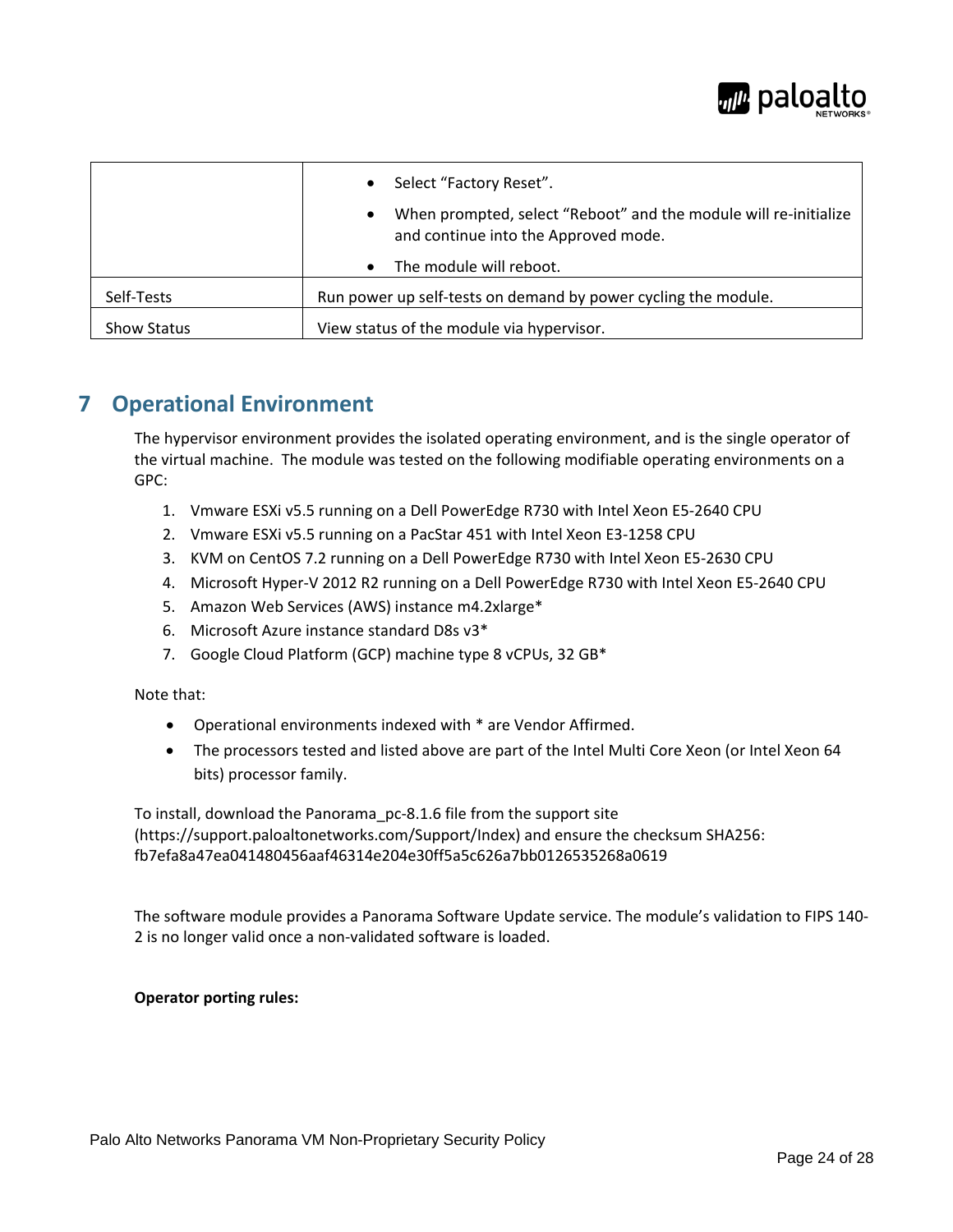

The CMVP allows user porting of a validated software module to an operational environment which was not included as part of the validation testing. An operator may install and run a Panorama VM module on any general purpose computer (GPC) or platform using the specified hypervisor and operating system on the validation certificate or other compatible operating and/or hypervisor system and affirm the modules continued FIPS 140-2 validation compliance.

The CMVP makes no statement as to the correct operation of the module or the security strengths of the generated keys when ported and executed in an operational environment not listed on the validation certificate.

Reference: FIPS 140-2 Implementation Guidance G.5

## <span id="page-24-0"></span>**8 Security Rules**

The module design corresponds to the module security rules. This section documents the security rules enforced by the cryptographic module to implement the security requirements of this FIPS 140-2 Level 1 module.

- 1. The cryptographic module shall provide distinct operator roles. When the module has not been placed in a valid role, the operator shall not have access to any cryptographic services.
- 2. The cryptographic module shall provide identity-based authentication when in the Panorama or Management- Only mode, and role-based authentication when in the Log Collector mode
- 3. The cryptographic module shall clear previous authentications on power cycle.
- 4. The module shall support the generation of key material with the approved DRBG. The entropy provided must be greater than or equal to the strength of the key being generated.
- 5. The cryptographic module shall perform the following tests:
	- A. Power up Self-Tests
		- 1. Cryptographic algorithm tests
			- a. AES Encrypt Known Answer Test
			- b. AES Decrypt Known Answer Test
			- c. AES CMAC Known Answer Test
			- d. AES GCM Encrypt Known Answer Test
			- e. AES GCM Decrypt Known Answer Test
			- f. AES CCM Encrypt Known Answer Test
			- g. AES CCM Decrypt Known Answer Test
			- h. ECDSA Sign Known Answer Test
			- i. ECDSA Verify Known Answer Test
			- j. RSA Sign Known Answer Test
			- k. RSA Verify Known Answer Test
			- l. RSA Encrypt Known Answer Test
			- m. RSA Decrypt Known Answer Test
			- n. HMAC-SHA-1 Known Answer Test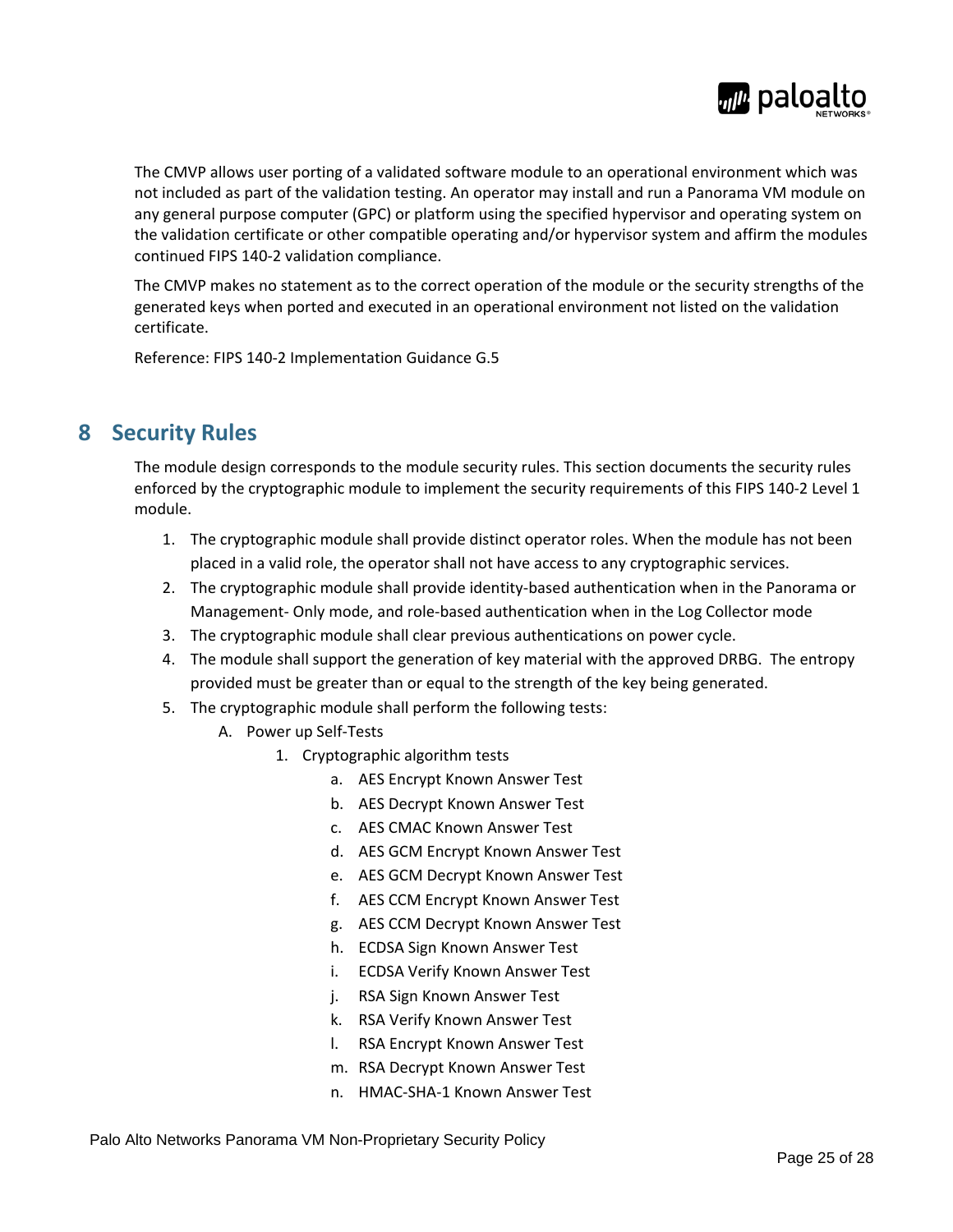

- o. HMAC-SHA-256 Known Answer Test
- p. HMAC-SHA-384 Known Answer Test
- q. SHA-1 Known Answer Test
- r. SHA-256 Known Answer Test
- s. SHA-384 Known Answer Test
- t. SHA-512 Known Answer Test
- u. DRBG Known Answer Test
- v. ECDH Known Answer Test
- w. DH Known Answer Test
- x. SP800-90A Section 11.3 Health Tests
- 2. Software Integrity Test HMAC SHA-256 and ECDSA P-256.
- B. Conditional Self-Tests
	- 1. Continuous Random Number Generator (RNG) test performed on NDRNG and DRBG
	- 2. ECDSA Pairwise Consistency Test Sign/Verify
	- 3. RSA Pairwise Consistency Test Sign/Verify and Encrypt/Decrypt
	- 4. Software Load Test Verify RSA 2048 signature on software at time of load
- C. If any conditional test fails, the module will output description of the error.
- 6. The operator shall be capable of commanding the module to perform the power-up self-test by cycling power of the module.
- 7. Upon re-configuration to/from the Log Collector or Management-Only mode of operation from/to Panorama mode, the cryptographic module shall reboot and perform all power-up self-tests.
- 8. Power-up self-tests shall not require any operator action.
- 9. Data output shall be inhibited during power-up self-tests and error states.
- 10. Processes performing key generation and zeroization processes shall be logically isolated from the logical data output paths.
- 11. The module does not output intermediate key generation values.
- 12. Status information output from the module shall not contain CSPs or sensitive data that if misused could lead to a compromise of the module.
- 13. There are no restrictions on which keys or CSPs are zeroized by the zeroization service.
- 14. The module maintains separation between concurrent operators.
- 15. The module does not support a maintenance interface or role.
- 16. The module does not have any external input/output devices used for entry/output of data.
- 17. The module does not enter or output plaintext CSPs.

Vendor imposed security rules:

- 1. When configured, the module automatically logs out the operator when the cryptographic module remains inactive in any valid role for the administrator specified time interval.
- 2. When configured, the module enforces a timed access protection mechanism that supports at most ten authentication attempts per minute. After the administrator specified number of

Palo Alto Networks Panorama VM Non-Proprietary Security Policy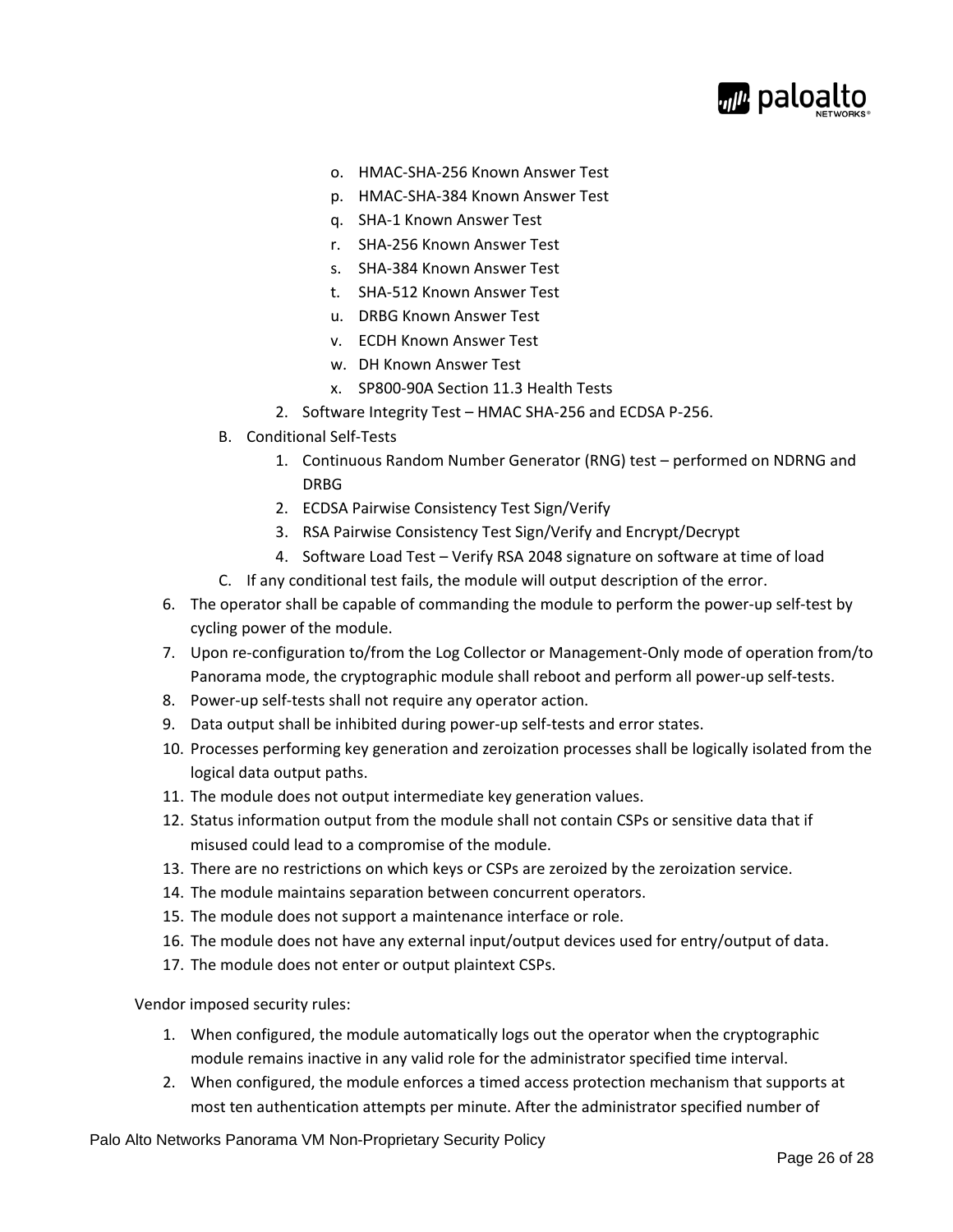

consecutive unsuccessful password validation attempts has occurred, the cryptographic module shall enforce a wait period of at least one (1) minute before any more login attempts can be attempted. This wait period shall be enforced even if the module power is momentarily removed.

- 3. When FIPS-CC mode is enabled, the operator shall not install plugins. If a plugin is installed, the module shall be configured in a non-Approved mode of operation.
- <span id="page-26-0"></span>4. When FIPS-CC mode is enabled, TLSv1.0 is disabled. The operator should not re-enable TLSv1.0. TLSv1.0 can be used in an Approved mode of operation (Approved TLS KDF algorithm); however, TLSv1.0 protocol is no longer considered as secure in regards to Cipher Block Chaining IV attacks.
- 5. When FIPS-CC mode is enabled, the operator shall not use TACACS+. RADIUS may be used but must be protected by a TLS protocol. If TACAS+ or RADIUS without a TLS protocol are set, the module shall be configured in a non-Approved mode of operation.
- 6. The operator shall not generate 4096-bit RSA key in FIPS-CC mode. If the operator wants to generate 4096-bit RSA key, the module shall be configured in a non-Approved mode of operation.